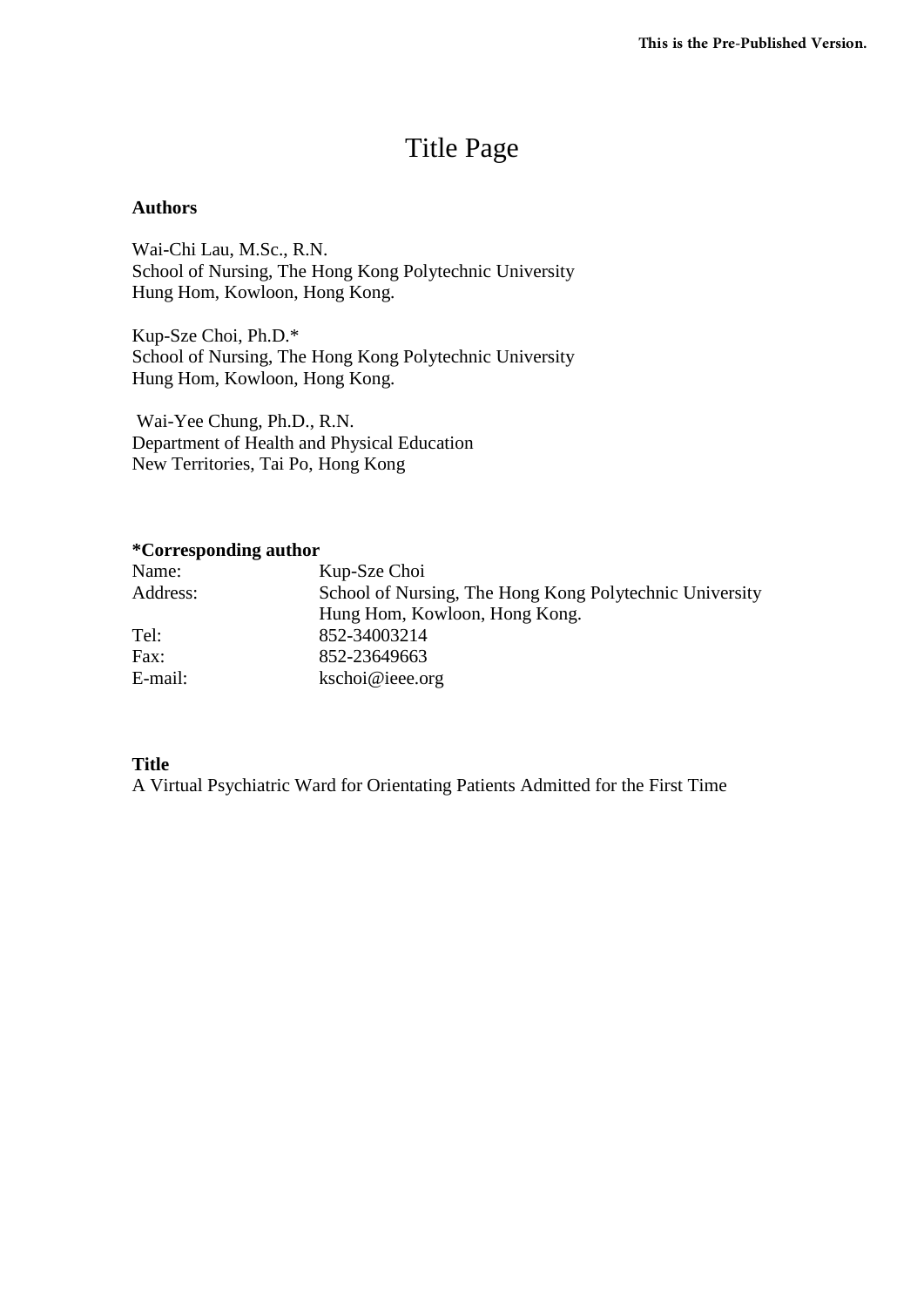# A Virtual Psychiatric Ward for Orientating Patients Admitted for the First Time

# **ABSTRACT**

Misconceptions about psychiatric wards frequently cause newly admitted mental patients to stay away from these wards despite their need for treatment. Although ward orientation is typically conducted by nurses in an attempt to help patients to adapt to the new environment, it is considered time-consuming, and the method of orientation and the explanations given may vary among different nurses. This situation calls for a more effective and standardized approach to orientating mental patients on their first admission. To this end, a computer-based interactive virtual environment was developed based on a real psychiatric ward by using virtual reality (VR) technologies. It enables the patient to navigate around to gain understanding about the ward through a virtual guided tour. The effectiveness of this VR orientation approach was investigated by a randomized controlled trial (RCT) with consecutive sampling. Fifty-four Chinese participants were randomly assigned to undergo ward orientation either by using the VR-based approach, or by reading text-based electronic information sheets about the ward with a computer. Subjective and objective measures were obtained respectively by the Chinese version of the State-Trait Anxiety Inventory Scale (C-STAI) questionnaire and the heart rate variability (HRV) measurement before and after the intervention. In addition, a test on the level of understanding about the ward was administered at the end of the session. The results showed that the VR orientation approach is helpful in reducing patients' anxiety while also improving their level of understanding about the ward.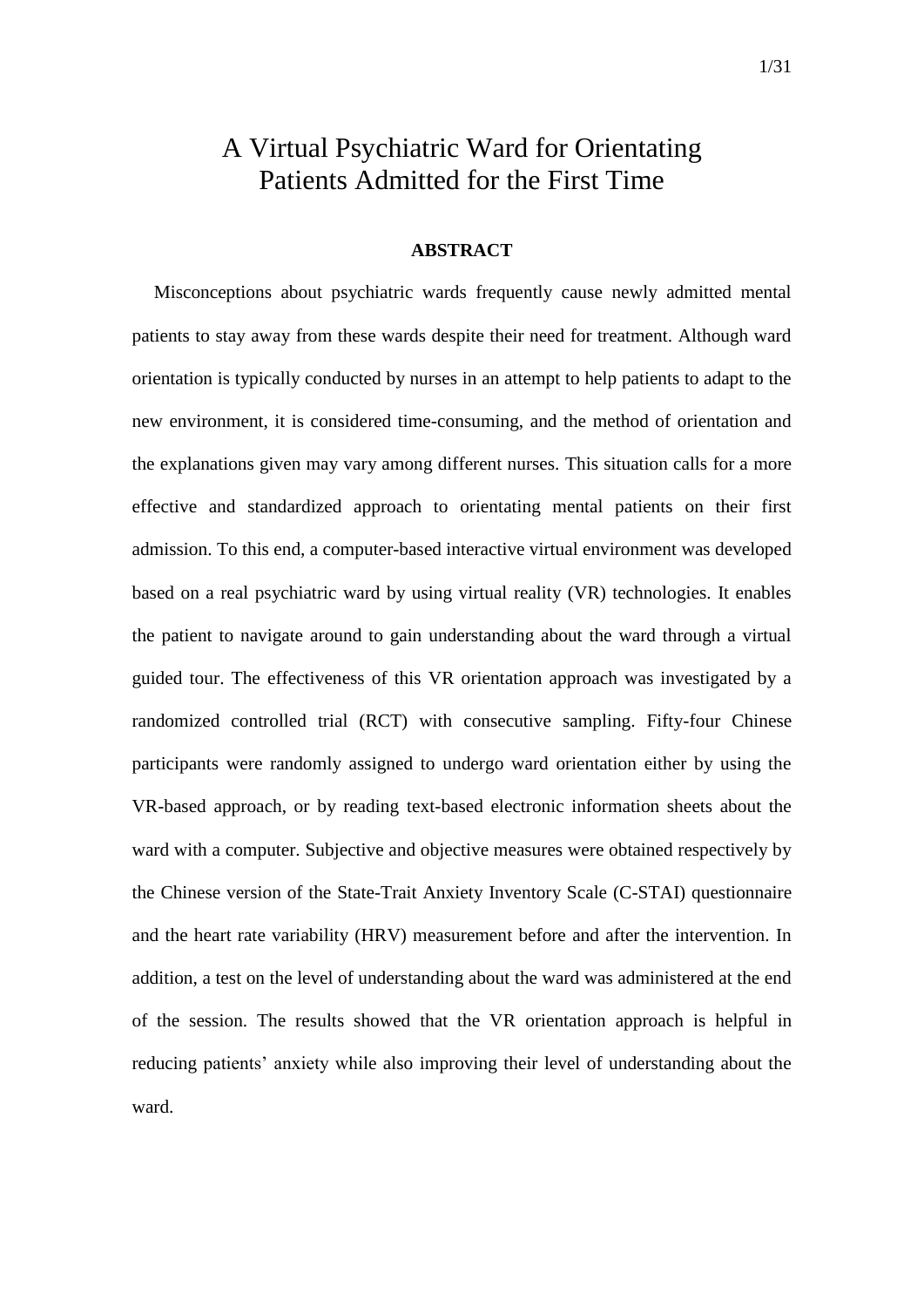#### **INTRODUCTION**

<u>.</u>

Patients with acute or chronic mental illness are usually advised to receive treatment in psychiatric wards to facilitate the recovery process. Misconceptions about these wards, however, are so prevalent that patients, especially those newly admitted to a ward for the first time, are anxious and become reluctant or even refuse to receive inpatient psychiatric management. Ward orientation programmes are thus implemented to introduce the new environment as well as the rules and regulations to *first-time patients*<sup>1</sup>. The orientation is conducted by nurses, who guide patients around the ward. In practice, nurses are so busy with routine work that they cannot afford to take extra care of newly admitted patients. During the orientation, the information delivered and the way of presenting it may also vary among different nurses, resulting in inconsistencies that can confuse the patients. In this paper, virtual reality (VR) technologies are exploited to develop an effective ward orientation method in an attempt to reduce the anxiety of first-time psychiatric patients, making them more willing to stay in the ward to receive the required treatment. Virtual environments (VEs) are developed based on a real psychiatric ward to enable patients to experience the new environment through a quick guided virtual tour. Ward routines and regulations are provided appropriately during the process. Patients can also interact with the virtual scenarios. Several benefits are expected from the proposed VR orientation approach. First, consistency is assured since the virtual ward is computerized and programmed. It can be used repeatedly while providing the same orientation information. Second, the orientation can be conducted by the patients themselves with minimal supervision, e.g. by a healthcare assistant, thus reducing the need for extra human resources to orientate first-time patients. Finally,

<sup>1</sup> First-time patients refer to patients who are admitted to a psychiatric ward for the first time. This term is used interchangeably with "newly admitted patients" in this paper.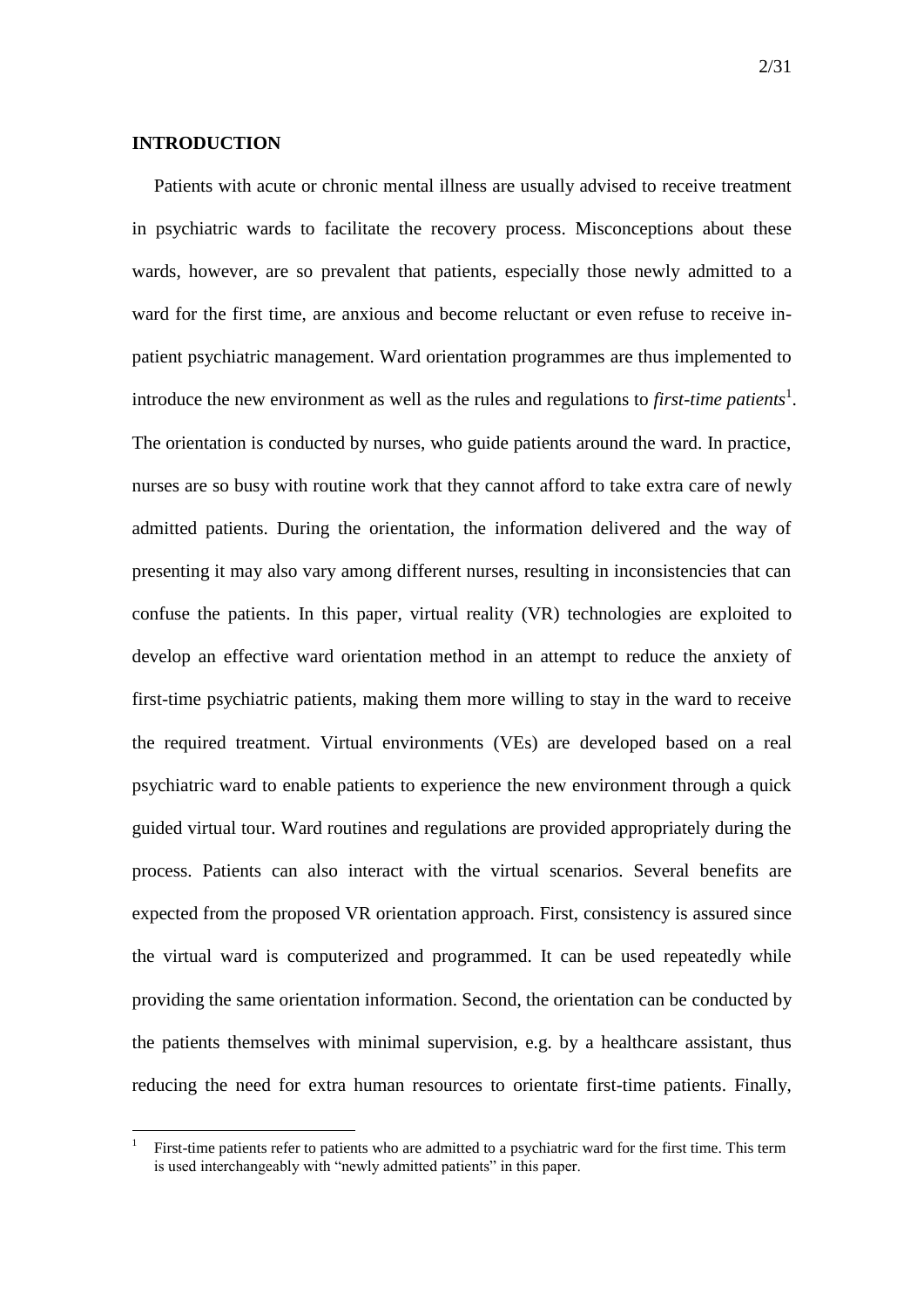patients can use the system developed for VR orientation as often as they need until they find themselves familiarized and more comfortable with the new environment. The significance of this study is that it is an endeavour to encourage first-time patients to comply with in-patient management, thereby improving the prognosis of their mental illness. It has the potential to reduce the rate of discharge against medical advice (DAMA) on the first day of admission. In addition, the proposed virtual ward is a novel application that adopts VR for the orientation for the first time. In the rest of this paper, the situation of patients newly admitted to psychiatric wards and the application of virtual reality in health care are first reviewed, followed by the development of the proposed VR ward orientation approach and the evaluation of its ability to orientate patients and reduce their anxiety.

#### **BACKGROUND**

#### *Anxiety of first-time patients*

Studies have shown that patients newly admitted to psychiatric wards usually feel loneliness, fear and lack of security because of their unfamiliarity with the new environment. In particular, psychotic symptoms commonly found in psychiatric wards, e.g. delusion, hallucination and self-muttering, are strange and thus frightening to them. First-time patients are also typically unclear about treatments such as restraints that are applied to fellow patients showing violent behaviour. As a result, they consider themselves vulnerable and incapable of self-protection. The situation is further exacerbated by the lack of readily accessible information about ward routines, rules and regulations.<sup>1-3</sup> Appropriate patient education during hospitalization is therefore crucial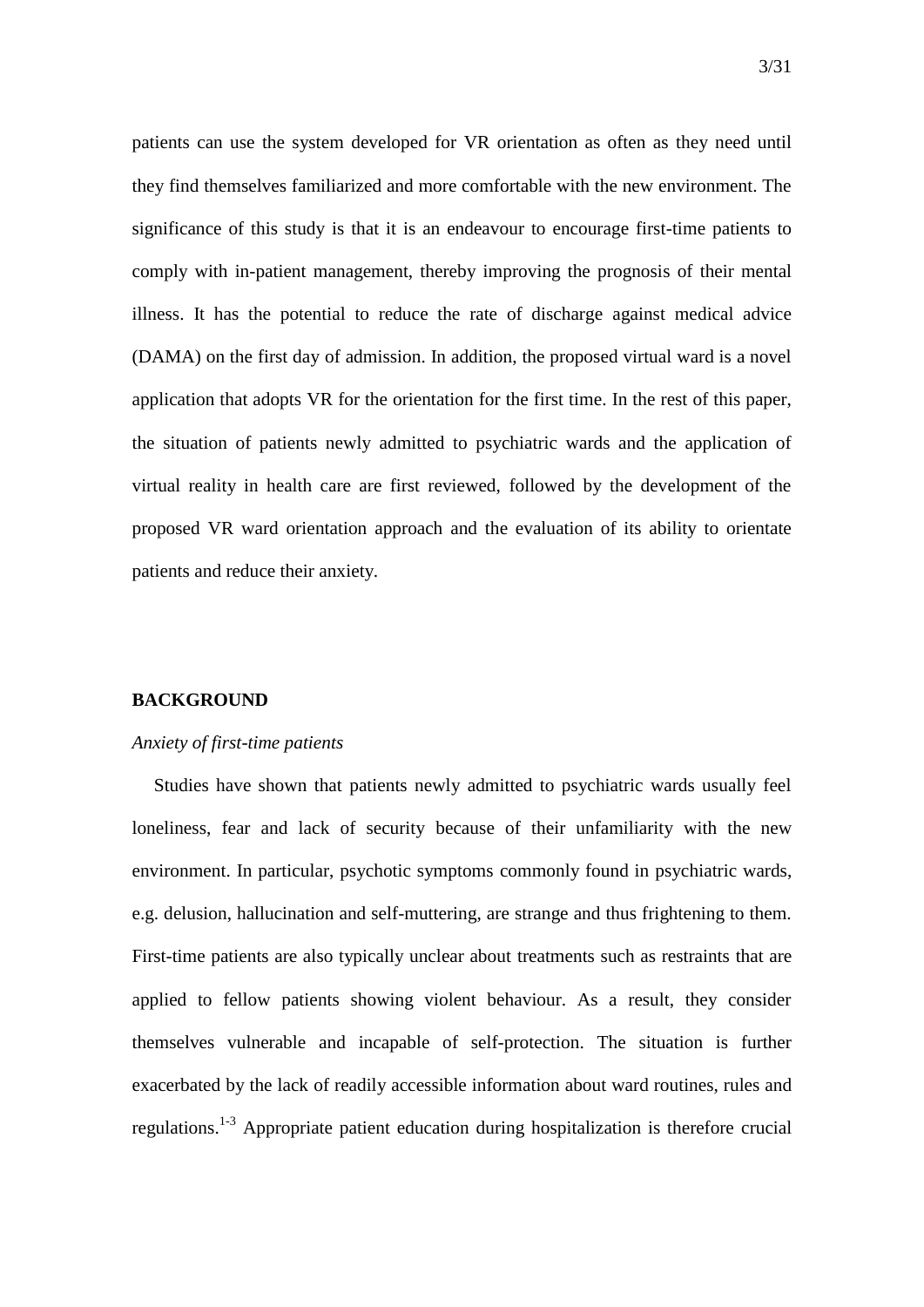to improve their understanding and to render a feeling of possessing better control of the new environment, which are regarded as key factors contributing to the state of comfort and mental health and well being. $4-6$ 

#### *State and trait anxiety*

While anxiety has been conceptualized from various perspectives and multi-faceted definitions of anxiety exist, the state-trait model proposed by Spielberger is widely recognized in the fields of psychology.<sup>7,8</sup> In this model, state anxiety refers to a *transitory emotional state* of tension determined by individual's trait and present situation, whereas trait anxiety refers to a *stable predisposition* to respond to anxiety. 9 The state-trait anxiety distinction has made significant contribution to the development of the interaction model of personality. Although this distinction approach is wellaccepted, whether state anxiety and trait anxiety are multidimensional or unidimensional constructs has been a controversial topic. It has been conceptualized and empirically showed that state and trait anxiety are both multidimensional constructs, with at least two and four facets respectively,<sup>10</sup> while other researchers conceptualized them as being unidimensional.<sup>11,12</sup> Accordingly, different psychometric approaches have been developed to measure state and trait anxiety as being unidimensional (e.g. Spielberger State-Trait Anxiety Inventory) and multidimensional (e.g. Endler Multidimensional Anxiety Scales) respectively. In the present study, a short-form of the state scale of the Spielberger State-Trait Anxiety Inventory was adopted and hence state anxiety was only considered here. Further details about the psychological measurements in the study will be provided in section of Materials and Methods.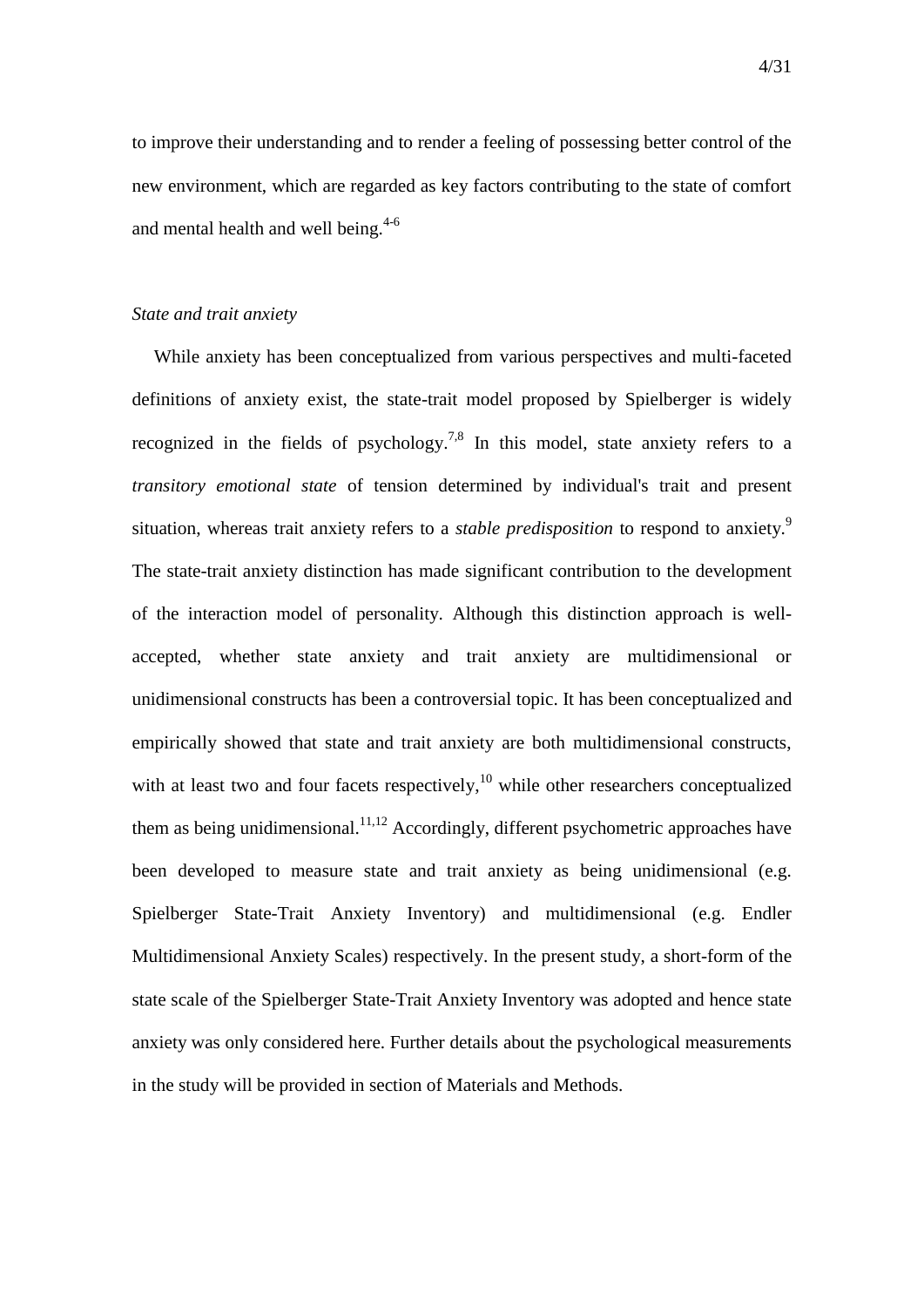A major application area of virtual reality in mental health is the treatment of anxiety disorder.<sup>13,14</sup> Research effort has been devoted to the study of virtual reality exposure therapy (VRET) for specific phobias, including flying and driving phobia, social anxiety disorder, and post traumatic stress disorder (PTSD). In these studies, participants are exposed to virtual environment simulating the scenarios that they are afraid of in reality, so as to induce their anxiety and administer treatment. A number of controlled trials on VRET for flying phobia showed that participants received sessions of treatment were able to reduce their anxiety level.<sup>15,16</sup> It was found that visual and acoustic stimuli were already sufficient to immerse the participants while simulating the motion in flight did not further improve the result.<sup>16</sup> Similarly, VRET was reportedly effective in reducing anxiety due to driving and could also useful in the treatment of post-accident driving phobia.<sup>17</sup> Among various types of social phobias, public speaking is the one that has attracted considerable attention in VRET research. Virtual audience producing neutral, positive and negative feedback were introduced to induce different levels of anxiety.<sup>18</sup> Besides, research were conducted to reduce the anxiety and PTSD symptoms of Vietnam<sup>19</sup> and Iraqi war veteran,<sup>20</sup> as well as survivors of the September 11th terrorist attacks<sup>21</sup> by using VRET. Scenarios involving explosions, flying helicopters, jungle, patrolling soldiers, for example, were simulated in the VRET sessions to immerse the participants in the virtual environments. VRET has also been applied to reduce the anxiety caused by the fear of insects (e.g. spiders or cockroaches), heights (acrophobia) and enclosed spaces (claustrophobia). The participants consider VE to be a more secure and comfortable setting for them to manage their psychiatric problems. It also encouraged them to discuss their feeling openly with therapists, thereby contributing to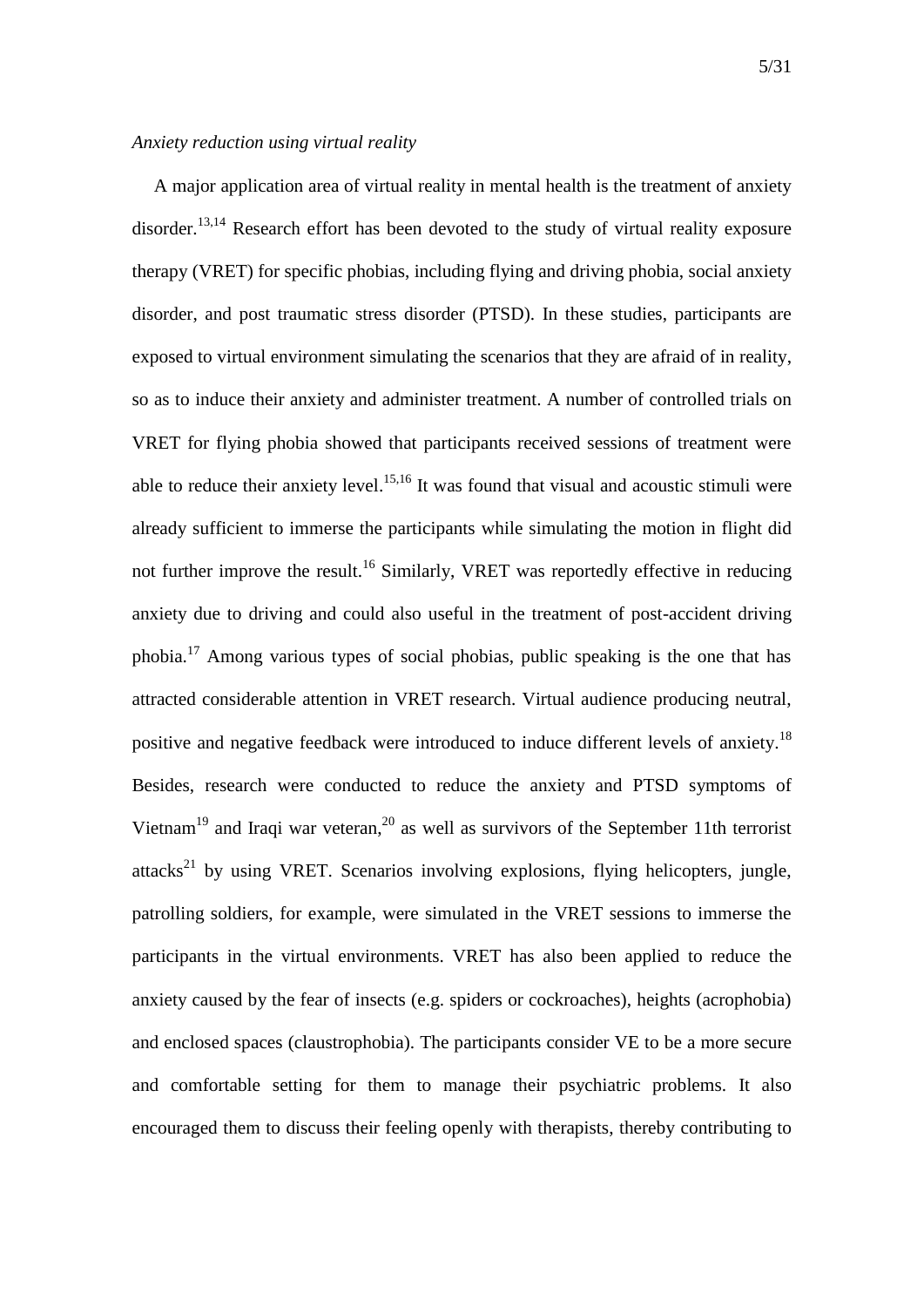improvement in the patient-therapist relationship. Nevertheless, application of VR for psychiatric ward orientation is yet to be seen.

#### **RESEARCH FRAMEWORK**

The purpose of this paper is to study whether the application of VR technology can improve the effectiveness of ward orientation programme for patients admitted to psychiatric ward for the first time. The study attempts to examine how effective the VRbased orientation programme is in reducing first-time patients' anxiety and how well it is in raising to their level of understanding about the new environment. The hypotheses in the study are supported by the theories and empirical studies as discussed below.

Orientation programmes are commonly used in the fields of medicine to deliver healthcare information. It is evident from many clinical studies that the programmes are effective in reducing patients' anxiety by providing them with information and knowledge about the situations they are anticipating. For example, orientation programme providing clinic tour, general information about clinic operations, and question-and-answer session was shown to be able to reduce anxiety, distress and depressive symptoms<sup>22</sup>. Reduction of pre-operative anxiety and behavioural disturbance<sup>23</sup> were exhibited by newly diagnosed cancer patients who were provided with informative booklet of disease treatment and coping strategies. Provision of information video before surgical procedures was proven to be a valuable approach to decrease anxiety in patients preparing for colonoscopy<sup>24</sup>. Hence, it is contended in this study that orientation programme dedicated for first-time patients can be helpful in providing them with information about the new ward environments, and thus reducing their anxiety.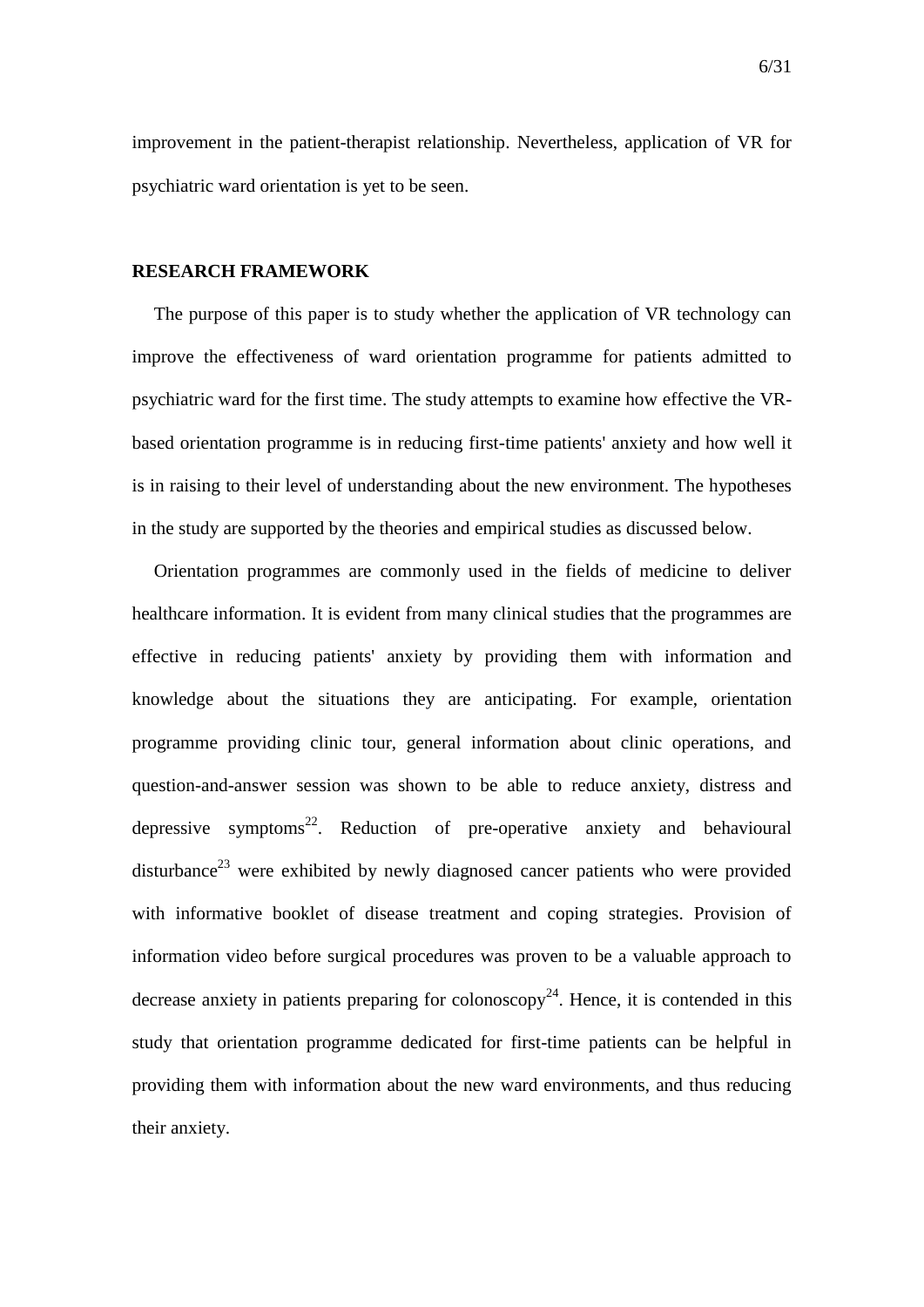Virtual reality has been widely applied for learning and training. Unlike other computer applications, VR systems provide users with the sense of presence in computer-generated replica of real world and the ability to act on it. The objects in virtual environments are programmed with autonomous behaviour to interact with users<sup>25</sup>. These features make VR a promising approach to implement active and experiential learning. While it is commonly assumed that the knowledge and skills acquired in virtual environment will transfer to the real world, evidence from many studies has clearly confirmed the assumption, particularly in the learning of spatial skills. Typical examples demonstrating positive transfer of knowledge from virtual to real environments include the use of VR for training firefighters to navigate through spatial layout of buildings before entering the real structures<sup>26</sup>, preparing children to orientate in a place they have never been<sup>27</sup>, and for teaching students with special learning difficulties shopping skills in virtual supermarket<sup>28</sup>. Transfer of learning has also been investigated and analyzed theoretically with the paradigm of *situated cognition*<sup>25</sup>, which proposes that knowledge must be learned in context and is acquired through learner's *response* to the constraints and affordances of the learning situation. The knowledge acquired can also be transferred to a new situation containing similar constraints and affordances. Here, the use of virtual reality for learning is advantageous in that it is able to simulate scenarios in a way similar to that in real life, immersing learners in various virtual environments while encouraging them to interact with virtual objects as if they were under the real situations. The settings promote transfer of knowledge gained in virtual environment to real world. This is in agreement with the situated cognition paradigm which considers that learning in rich contexts of real scenarios is required to develop learner's attention and intention, thus enhancing the effectiveness of the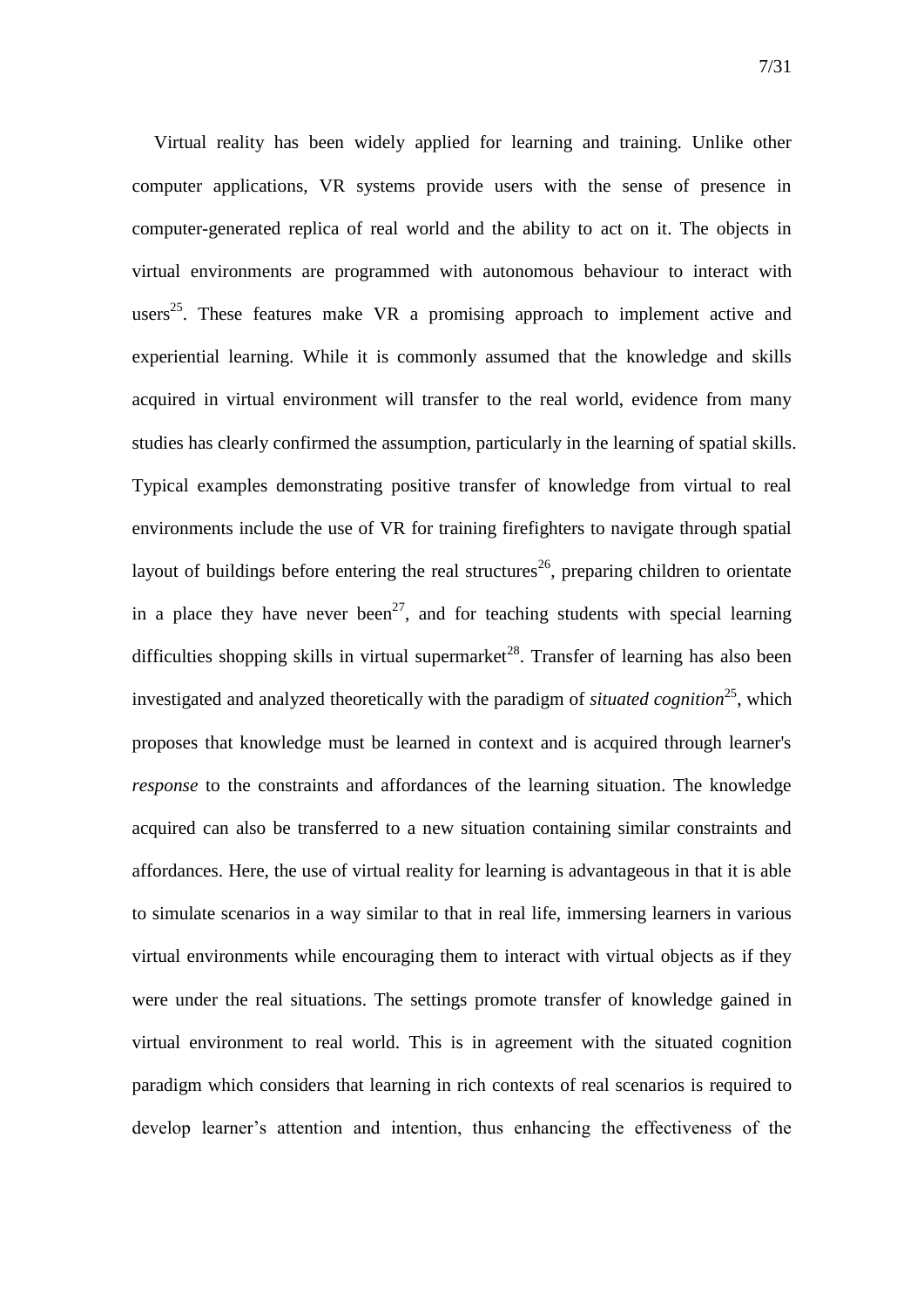learning process<sup>29</sup>. With these arguments, it is further contended here that the use of  $VR$ to implement orientation programmes is an effective approach to deliver ward information to first-time patients.

Based on the above discussions, the hypotheses of the research are stated as follows.

- H1. The anxiety level of first-time patients orientated with the VR-based approach is lower than that of first-time patients orientated with the non-VR approach.
- H2. First-time patients orientated with the VR-based approach have better understanding about the ward environment than first-time patients orientated with the non-VR approach.

To verify these hypotheses, randomized controlled trial with pre-post test design was conducted to investigate the hypotheses. Two groups of patients were involved in the study: one adopted the proposed VR orientation approach and is referred to as the *VR group*, and the other, the *non-VR group*, read the rules and regulations displayed in the form of text on a computer screen. Anxiety level, heart rate variability and level of understanding about the ward of the two groups were measured and analyzed in the trial. The research design is shown schematically in [Fig. 1](#page-8-0) and will be discussed in detail in next section. The State-Trait Anxiety Inventory Scale questionnaire (Chinese version) and the heart rate variability of the participants were used to verify the first hypothesis. To verify the second hypothesis, a short written test on the ward rules and regulations was administered to evaluate the participants' level of understanding about the ward environment. On the other hand, the IBM Computer System Usability Questionnaire was adopted to investigate the usability of the VR-based orientation system developed.

> <span id="page-8-0"></span>Insert figure: Fig. 1 Research design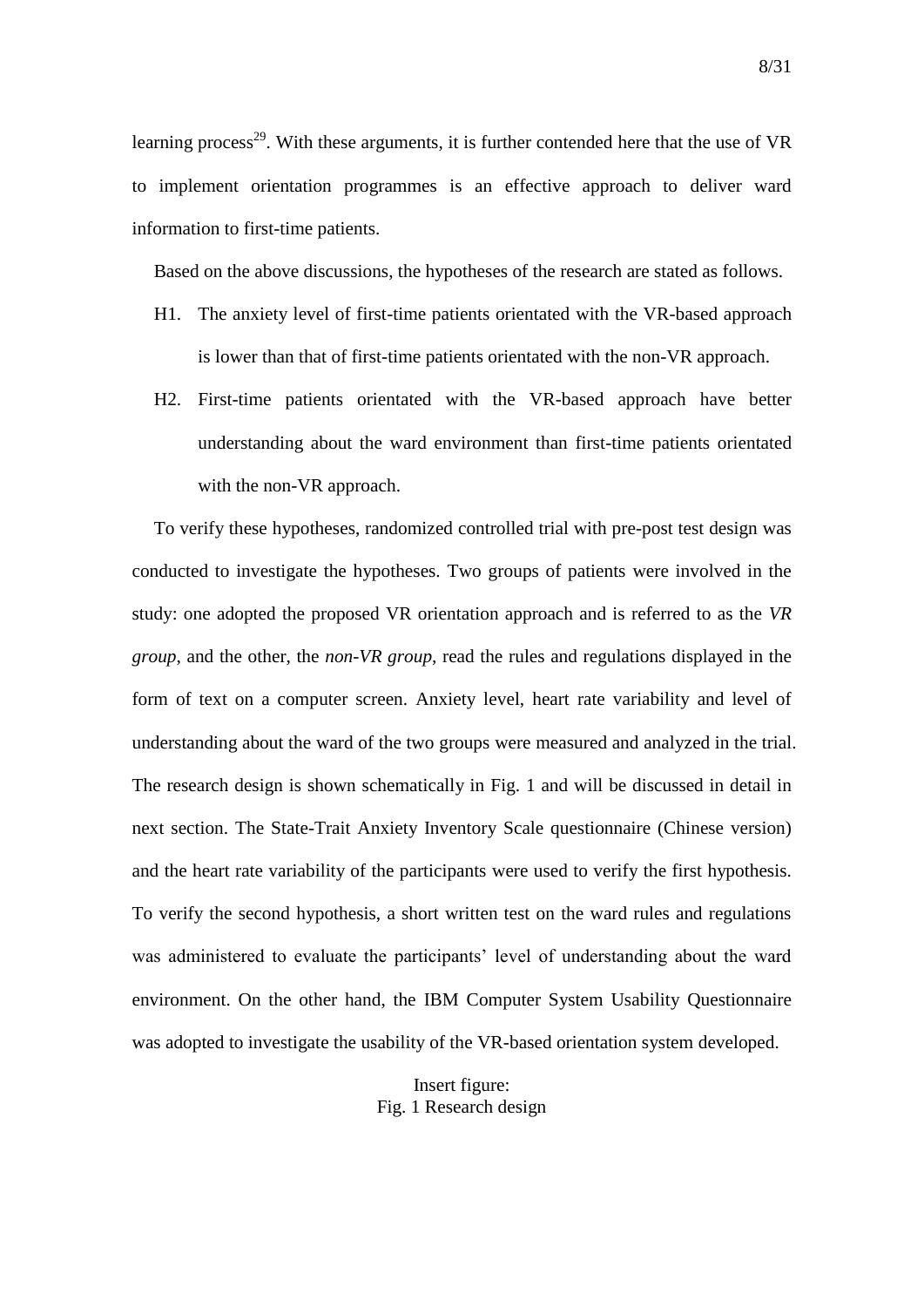#### **MATERIALS AND METHODS**

This was a randomized controlled trial (RCT) study. Details of the research design are described in this section. The major elements include the choice of target samples, the design of virtual environment and the associated software and hardware, as well as the measures employed and the experimental procedures. The flow of the research and the associated activities are shown schematically in [Fig. 1.](#page-8-0)

#### *Sampling*

The subjects of the current study were limited to female since one of the co-authors is a staff of a female psychiatric ward in a local hospital and thus eligible to apply for access for clinical research. According to the policy, researchers conducting clinical research should be a staff of the study venue. The application was eventually approved by the ethics review board of that hospital. Gender difference, however, could be investigated in the current study. The female psychiatric ward admits female in-patients from the accident and emergency department, psychiatric out-patient clinic and the general wards of the same hospital. Consecutive sampling method was adopted, where patients were selected according to the inclusion and exclusion criteria shown in [Table 1.](#page-9-0) The participants were randomly allocated into groups.

> Insert table: Table 1 Inclusion and exclusion criteria

# <span id="page-9-0"></span>*Virtual environment*

In this study, a virtual psychiatric ward was reconstructed based on the real ward. The content was designed so that it included the information provided to the participants of the non-VR group, albeit presented in different ways. Essential features and scenarios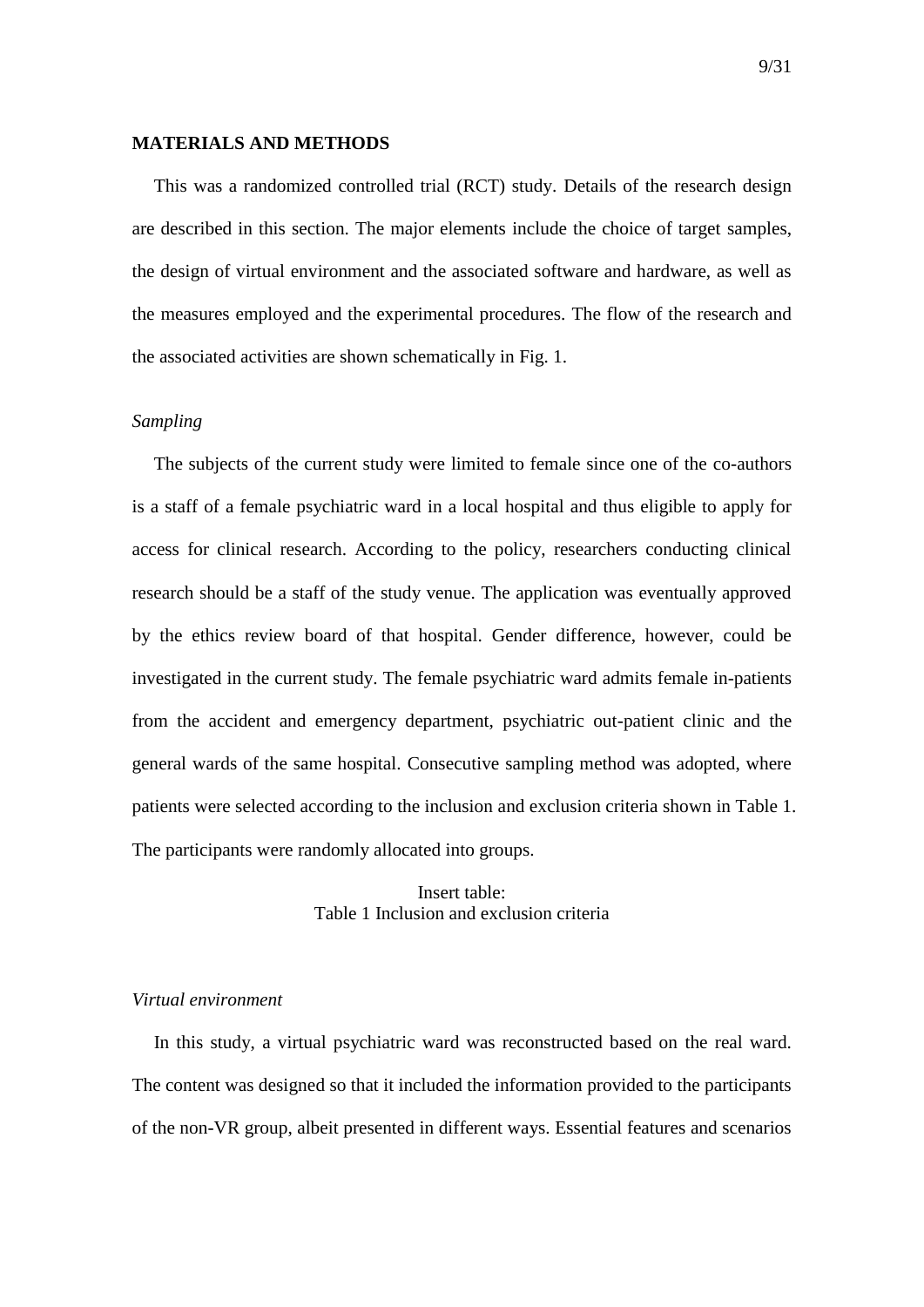were incorporated in the virtual ward to portray the real environment and routines. Some snapshots of the virtual and real psychiatric wards are shown in [Fig. 2\(](#page-10-0)a). In particular, content was included in the VE to explain the necessity of the locked door system, seclusion and physical restraint, which are necessary but commonly misunderstood as punishment or coercion. The lock door system is essential in psychiatric admission ward. It protects patients from harming themselves and others. Keeping ward's entrance locked could also prevent abscondence or access of unwanted visitors. In the VE, when the subject moved towards and attempted to get into an area or a room that he or she was not allowed to do so, the prohibited action would be detected to trigger the display of a pop-up message box in the way as illustrated in [Fig. 2\(](#page-10-0)b) to explain about the lock door system and why they are not permitted to enter or leave a certain area. Seclusion and physical restraint are commonly used in psychiatric wards to control the behaviour of patients. Similarly, in the VE, when the subject moved towards the seclusion room in the virtual ward, a message box would pop up to provide information to explain why and when seclusion and restraint are carried out. In particular, the information in the pop-up message box stated that patient would be secluded and physically restrained when they are in poor mental states in order to protect them and other patients. In addition, three scenarios were created to remind the first-time patients to behave properly in the ward, e.g. switching off the radio before leave the dormitory, turning off the water tap after use, and properly flushing the toilet.

#### Insert figure:

<span id="page-10-0"></span>Fig. 2. (a) Snapshots of the real (left) and virtual ward (right): interactive scenarios about switching off the wall radio (top), turning off the water tap (middle) and flushing the toilet (bottom). (b) Pop-up message boxes displayed in the virtual environment to explain location-specific rules and regulations.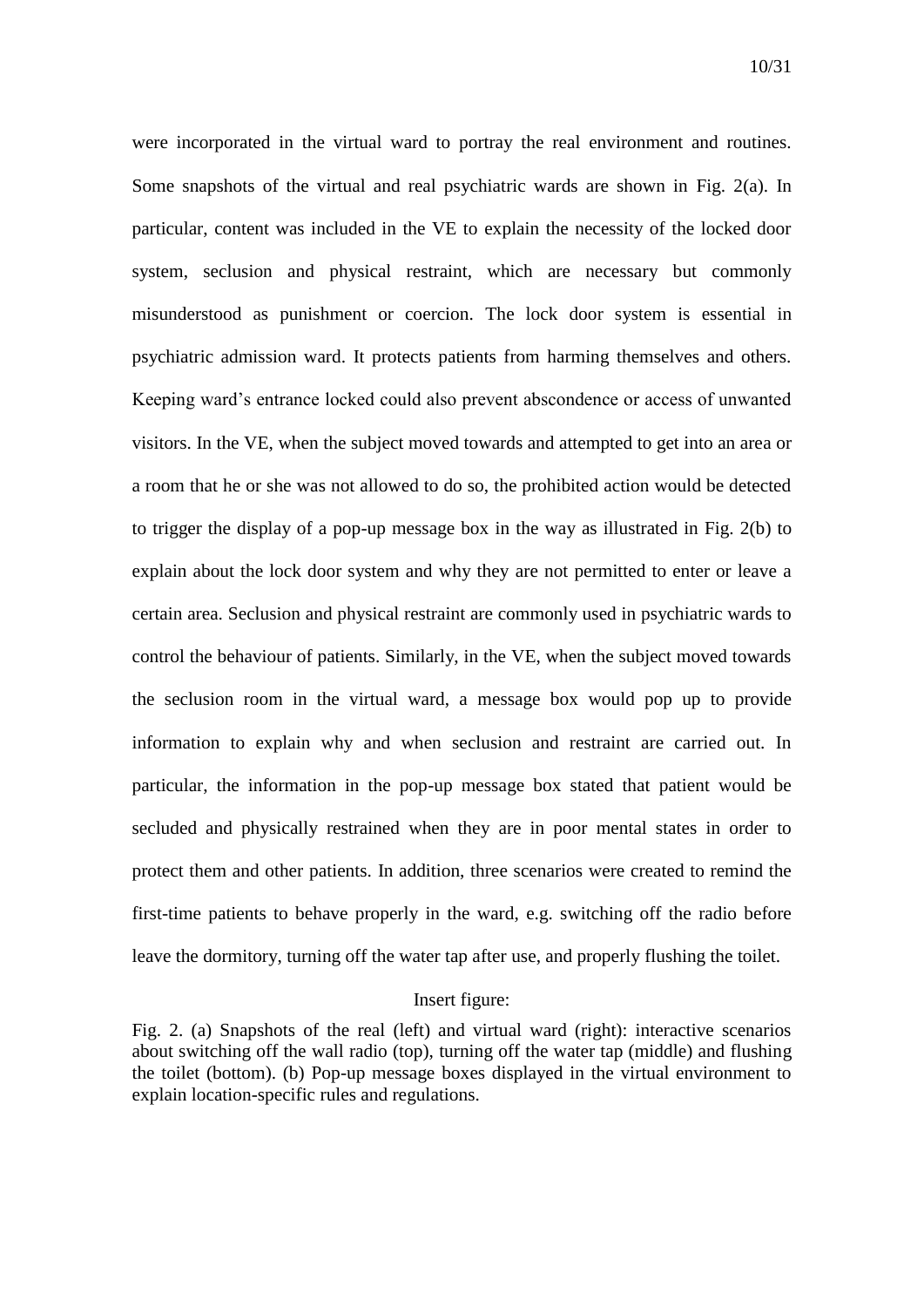In the course of the VR orientation, participants were guided to navigate around the virtual ward. A virtual guided tour led them to different rooms and locations in a predefined order. Accordingly, relevant instructions, rules and regulations were shown appropriately with text messages displayed in pop-up windows (see [Fig. 2\(](#page-10-0)b)). The participants were guided to each of the three scenarios mentioned above. They interacted with the VEs with keyboard and mouse and were required to take the correct actions before they could move to the next location. These actions included: (1) switching off the overhead wall-mounted radio, (2) turning off the tap of the water dispenser, and (3) pulling the right string to flush the toilet. Visual and audio feedback were provided in response to their actions whether correct or incorrect. In addition, the VEs were programmed so that the lighting conditions changed dynamically from daytime to night during the guided tour.

#### *Software*

The VE was built based on the floor plan of the real psychiatric ward. The 3D models were constructed using *Maya* (Autodesk, Inc.) with reference to the geometry of the corresponding real objects. The virtual psychiatric ward was primarily developed with *3DVIA Virtools* (Dassault Systèmes), which has been widely used for interactive 3D content creation. The virtual ward was also made available for virtual navigation with a generic web browser, e.g. *Microsoft Internet Explorer* or *Mozilla Firefox*, through the browser plug-in *Virtools 3D Life Player*. The associated text-based messages, including messages, ward rules and regulations, were appropriately displayed on the web browser during the course of virtual navigation.

11/31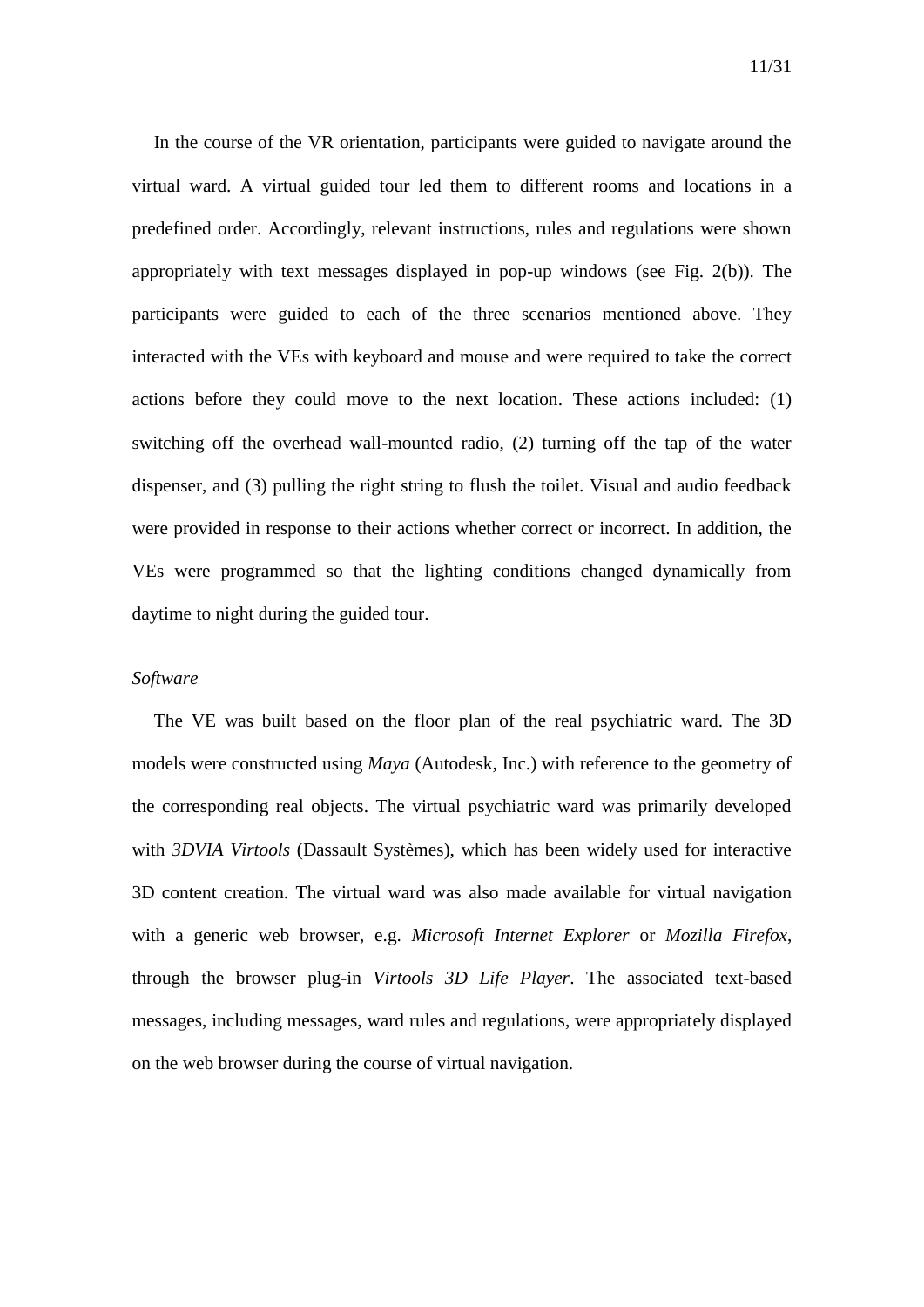#### *Hardware*

The software system developed for the virtual ward was executed with a 17-inch notebook computer with an Intel Core 2 Duo T7500 2.2GHz CPU, 2G DDR2 RAM and Nvidia Quadro FX 1600 512MB display card. The screen was set to provide a resolution of  $1280\times800$  pixels. Audio clips were also played by the computer. Participants interacted with the VEs using a keyboard and computer mouse. Heart rate variability (HRV) measurement was achieved with the Heart Rhythm Scanner with the Biocom 3000 ECG recorder (Biocom Technologies). The scanner consisted of two sensors attached to the participant's wrists to measure her HRV.

#### *Measures*

Four measures were employed in the experiments: the HRV measurement, six-item Chinese State-Trait Anxiety Inventory Scale (C-STAI) questionnaire, the level of understanding test (LUT), and the IBM Computer System Usability Questionnaire (CSUQ).

*Heart Rate Variability*. HRV provides information about modulation of the heart rate by the autonomic nervous system, which is affected by emotional and mental states, and has been used to evaluate anxiety level.<sup>30,31</sup> In this study, besides mean heart rate (HR), data in the frequency domain, including low frequency power (LF), high frequency power (HF), and the ratio of low to high frequency power (LF/HF) were also measured to offer an objective measure of the anxiety level of the first-time patients. HF reflects parasympathetic activities, whereas LF is an index of both sympathetic and HF parasympathetic activities. During mental or emotional stress, it is found that sympathetic activities increase while parasympathetic activities decrease.<sup>31</sup>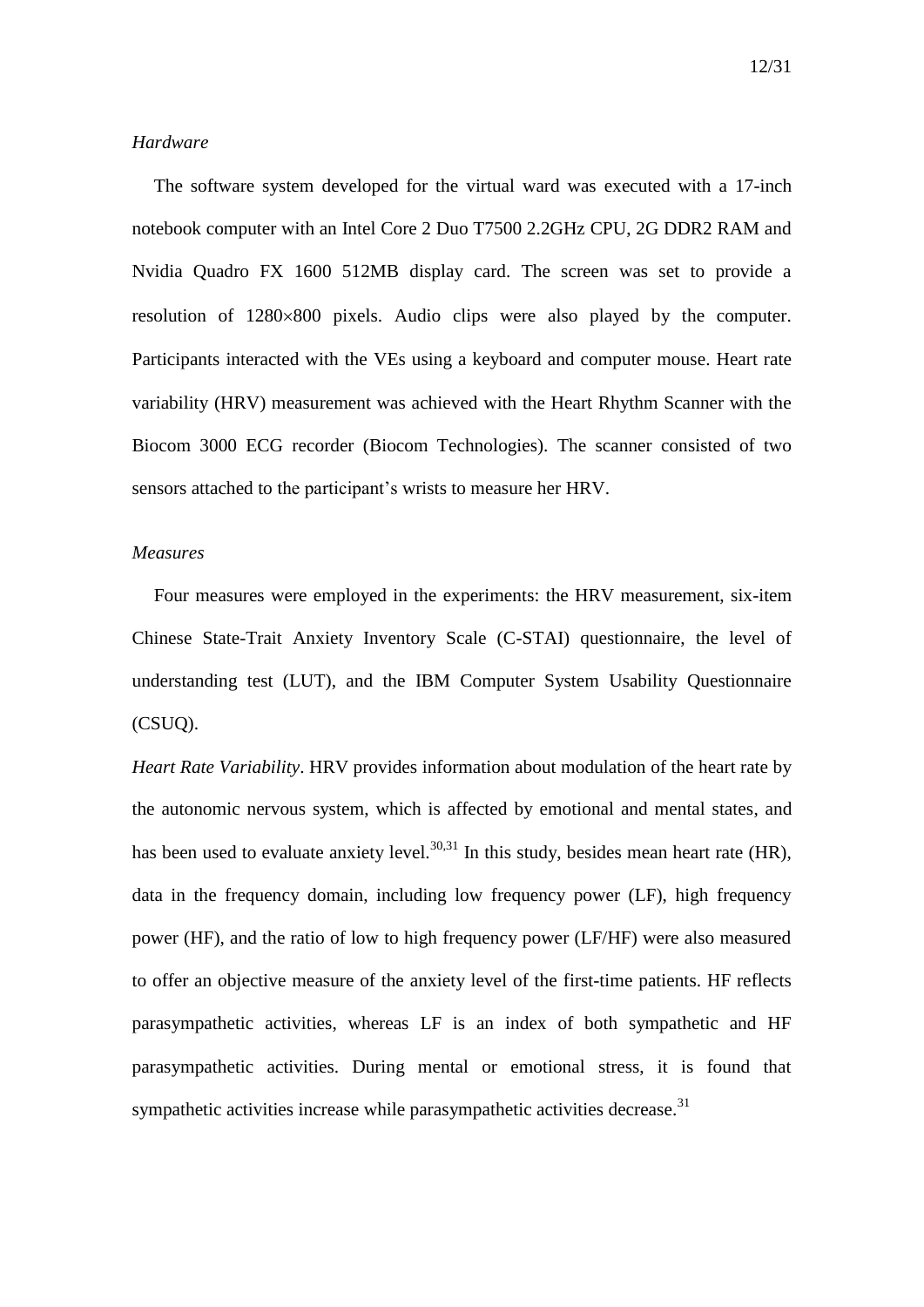*Six-item C-STAI Questionnaire*. The original State-Trait Anxiety Inventory (STAI) questionnaire $32$  contains 40 self-reporting questions designed for measuring state and

trait anxiety. Participants are asked to choose one of the 4-point Likert scale ratings from 1 ("not at all") to 4 ("very much so"). The scores are weighted with a scoring key such that the higher the weighted score, the higher the anxiety level. The STAI questionnaire has been translated $^{33}$  into Chinese and tested.<sup>34-36</sup> Results showed it to have high internal reliability ( $\alpha$ =0.9) and to correlate significantly with all other measures of psychological well-being, such as the Chinese General Health Questionnaire (GHQ-30) for non-psychosis disturbances and the Chinese Beck Depression Inventory (BDI) for psychotic disturbances. In addition, the questionnaire was found to be a culturally valid measure for Hong Kong Chinese<sup>37</sup> where the content validity index (CVI) was 0.9, and  $\alpha$  was 0.88 and 0.92 for reliability for state and trait anxiety respectively.

Since the 40-item STAI questionnaire is rather lengthy and not suitable for studies where time constraints are a concern, a simplified version of the questionnaire containing 6 questions only has been developed by Marteau and Bekker.<sup>38</sup> It is a shortform of the *state scale* of the STAI. In their study, the questions were chosen from the original questionnaire by selecting the smallest subset of items from the full length STAI which was highly correlated with scores obtained using the full length STAI. The choice of questions was based on the method of *Item-Remainder Correlations*. The scores of each item were correlated with scores on the remaining items to assess the contribution of each item to the overall state anxiety score. Short forms with 2, 4, 6, 8 and 10 items were then developed using the items of high item-remainder correlations. Next, the correlations between scores from these short-forms and the full-length STAI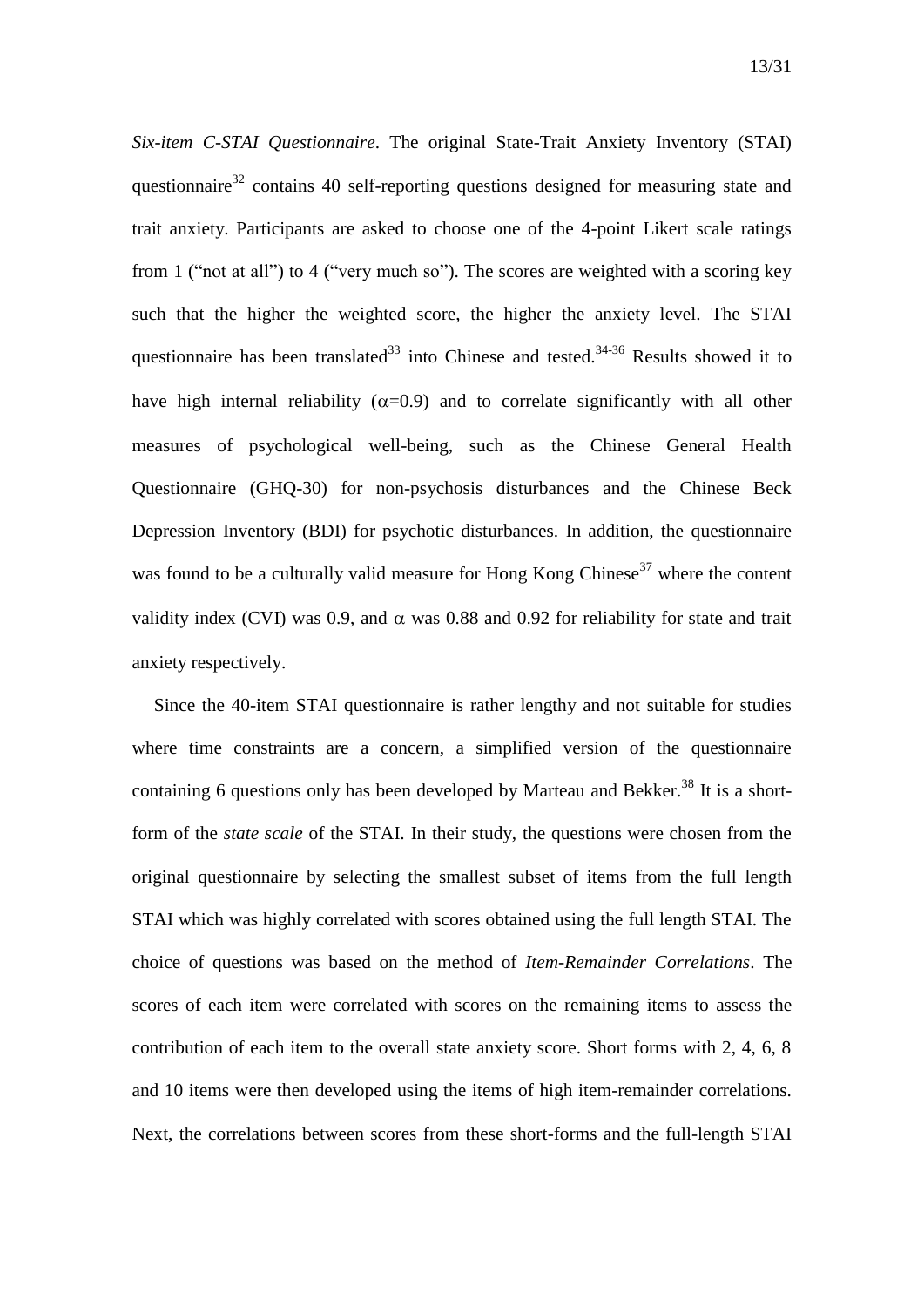were obtained respectively. Eventually, it was found that 6 is the optimal number of items for the short-form questionnaire, where the correlation with the full-length STAI was high ( $r=0.95$ ). The short-form questionnaire was also found to have high internal reliability ( $\alpha$ =0.82).

In the present study, the original 40-items STAI questionnaire was considered lengthy for the psychiatric patients, whose mental states were not good enough to pay full attention to all the questions in the questionnaire. Besides, patients in the VR group were required to go through the VR orientation approach for about 10-15 minutes, after which their attention would decrease and further requiring them to complete a lengthy questionnaire was not practical. Therefore, the 6-item short-form of the state scale of the STAI was adopted in the study so that the assessment could be completed relatively quickly and easily by the patients without causing excessive disturbance. With this short-form questionnaire, the study *only* measured and considered state anxiety of the patients. The scales of the 6-item questionnaire are listed in Appendix 1.

*Level of Understanding Test*. The LUT contained questions commonly raised by most first-time patients after they were admitted to the ward. The aim of the test was to evaluate how well a participant could understand and remember the content provided in the two orientation approaches. There were totally 8 questions in the LUT, 3 fill-in-theblank questions followed by 5 true-or-false questions. The fill-in-the-blank questions concerned ward routine, involving the daily visiting hours, the age of visitors and the time for lunch. The true-or-false questions pertained to issues about smoking, keeping sharp objects, absconding, and the use of camera, video recorder and mobile phone. The questions of the LUT are provided in Appendix 2. In the VE, pop-up message boxes were displayed to explain location-specific rules and regulations when the subject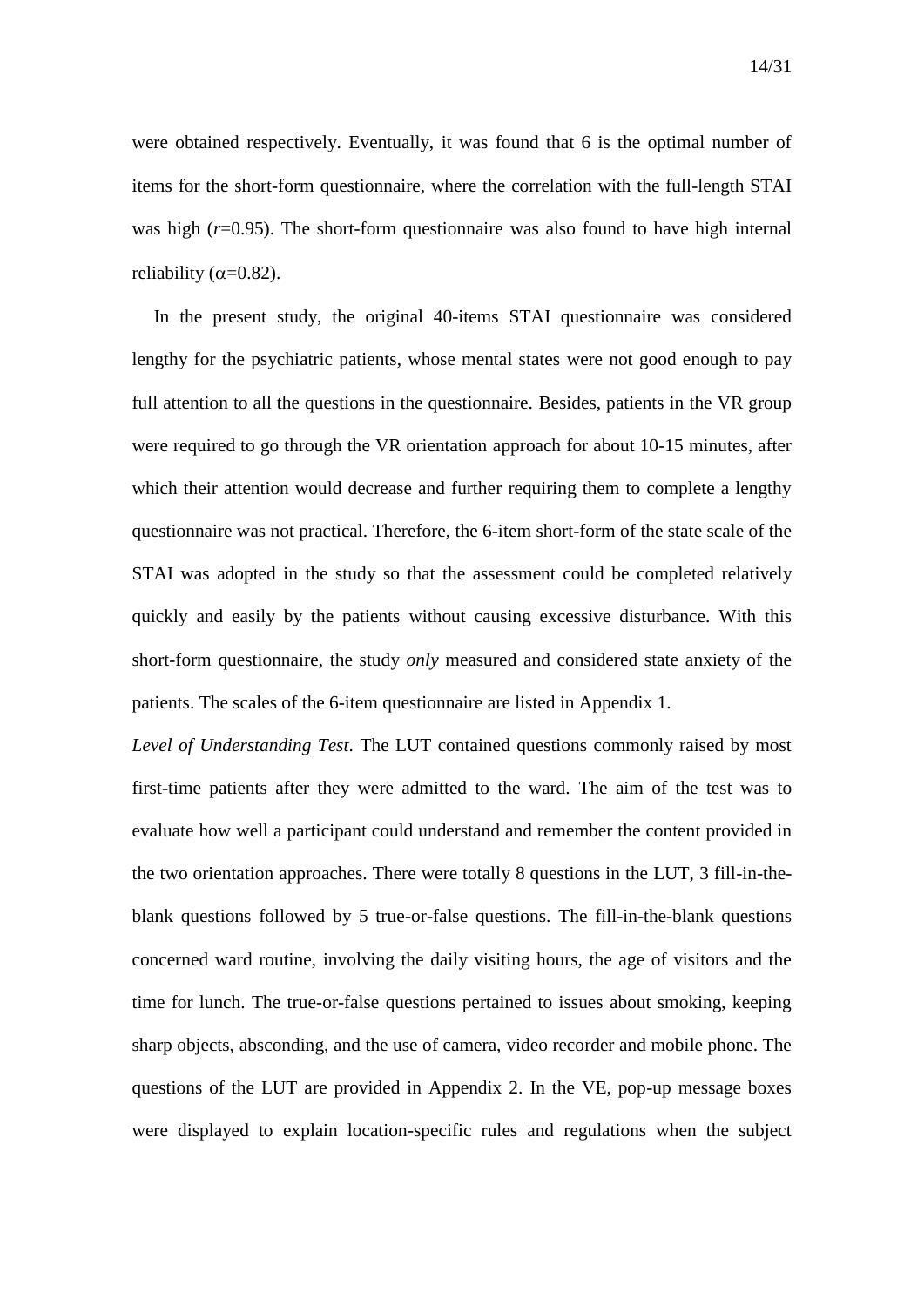navigated to different parts of the ward. The information provided in the message boxes was sufficient for answering all the questions in the LUT. Therefore, if the subjects paid enough attention to the VE during the VR orientation programme, they would able to answer the LUT questions correctly. Content validation was performed by a psychiatric physician and an experienced nursing officer, and the CVI was 0.93. The test was administered for both the VR-group and the non-VR group.

*IBM CSUQ*. The IBM Computer System Usability Questionnaire<sup>39</sup> is a self-reporting questionnaire with a 7-point Likert scale to measure how usable a computer system is, from 1 ("strongly agree") to 7 ("strongly disagree") for each question. The questionnaire has high reliability ( $\alpha$ =0.93) and validity. The original English version was translated into Chinese, with CVI=0.94 and  $p=0.97$ . The first 7 questions in CSUQ, which concern system usefulness, were considered relevant to the present study and thus adopted to evaluate the usability of the system developed for VR ward orientation.

#### *Procedures*

All patients admitted to the ward for the first time were invited to participate in this RCT study. They provided informed consent and were interviewed to determine whether they met the inclusion criteria and agreed to use computers for this study. Participants were then randomly assigned into either the VR group or the non-VR group, each with a size of 27 participants. In both groups, the sensors of the Biocom 3000 ECG recorder were bilaterally attached to participants' wrists. They were also asked to complete the six-item C-STAI questionnaire, and their HRV were recorded for 2 minutes as the baseline before orientation.

For the non-VR group, a ward orientation was conducted by allowing participants to read on the computer screen Chinese text-based electronic information sheets about the

15/31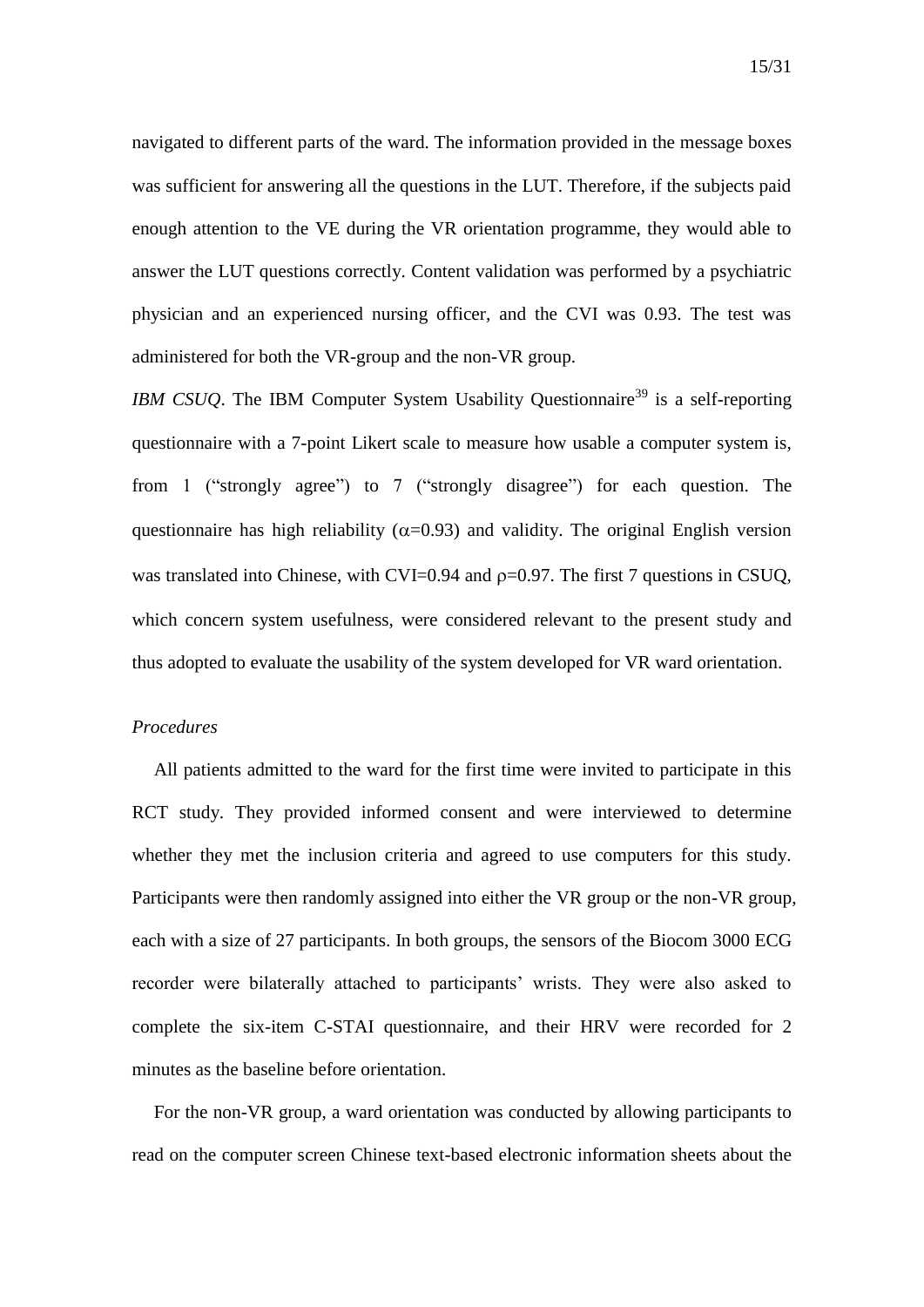ward rules and regulations. For the VR group, participants were orientated by using the software system developed for the proposed VR orientation approach. These orientation methods were carried out in the same consultation room with the same computer for a duration of 10-15 minutes.

After finishing the orientation, participants were asked to complete the six-item C-STAI questionnaire again and their HRV were also recorded for 2 minutes as the post-test measurement. They were further asked to take the LUT. For the VR group, participants were required to evaluate the usability of the VR orientation approach by completing the IBM CSUQ. On the day after the ward orientation, the participants of both groups were re-tested by asking them to complete the C-STAI questionnaire and the LUT.

A pilot test was performed with 3 psychiatric patients who fulfilled the requirements stated above. They demonstrated understanding of the purpose of the study and the procedures, as well as the ability of using computers to navigate around the virtual ward with the VR orientation system. They all completed the study and showed patience during the whole process.

#### **RESULTS**

#### *Demographic data*

Fifty-four female Chinese between 14 and 65 years of age, with an average age of 35.7, took part in the study. Seven of them were educated up to primary level, 42 had reached secondary level and the rest had tertiary level education. Demographic data of the non-VR group and the VR group are shown in [Table 2.](#page-17-0) Statistical results indicated that there was no significant difference in age ( $\chi^2$  = 3.754, *p* = 0.585) and education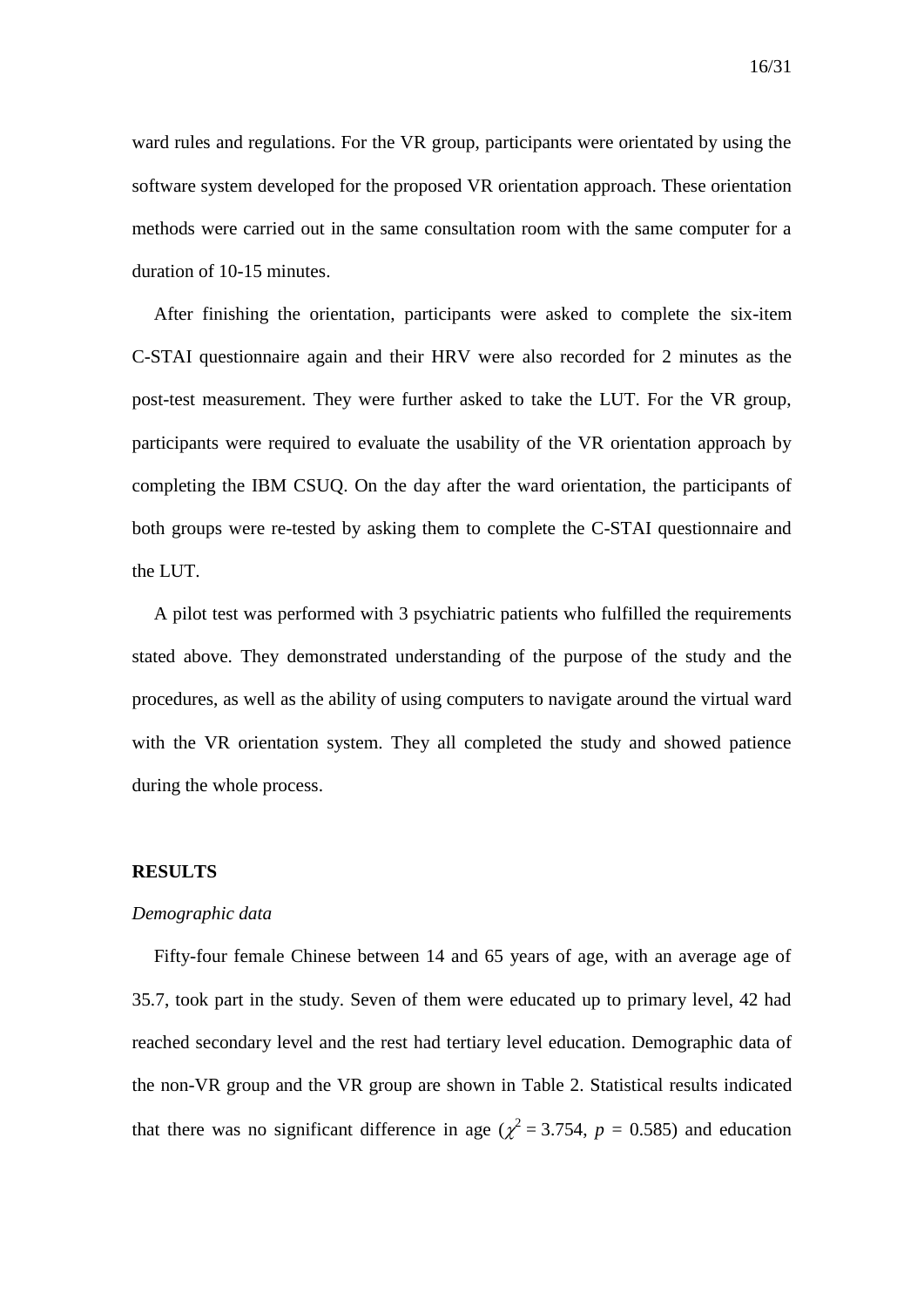level ( $\chi^2$  = 3.943, *p* = 0.139). All participants came to the study venue for the first time and voluntarily. That is, they were admitted without any kind of legal status. They were suffering from different types of mental disorders such as depression, schizophrenia, anxiety disorders and adjustment disorders.

#### Insert table:

## Table 2 Demographic Data

#### <span id="page-17-0"></span>*HRV*

The results for the HRV measurements are presented in [Table 3.](#page-17-1) They show that for the non-VR group, there were no significant differences in HRV before and after the orientation, whereas the differences were found to be significant for the VR group (except for LF, with  $p = 0.84$ ). It is noteworthy that the difference in HRV between the two groups, after conducting the respective orientation approach, was found to be insignificant. This is evident from the *p*-values of the between-group t-tests on the mean post-test HRV measurements, as listed in the last column of the table.

# Insert table: Table 3 Statistical Analysis for HRV Measurements

#### <span id="page-17-1"></span>*C-STAI*

The results of the C-STAI questionnaire in [Table 4](#page-18-0) show that the mean scores of both groups decreased right after conducting the respective orientation approach. A considerable decrease of 4.71 from 16.93 to 12.22 was observed from the VR group  $(p=0.00)$ , while the decrease was 0.82 for the non-VR group  $(p=0.008)$ . The C-STAI scores continued to decrease further on the following day, although, for the VR group, the decrease was not statistically significant  $(p=0.15)$ . Paired t-tests on the post-test data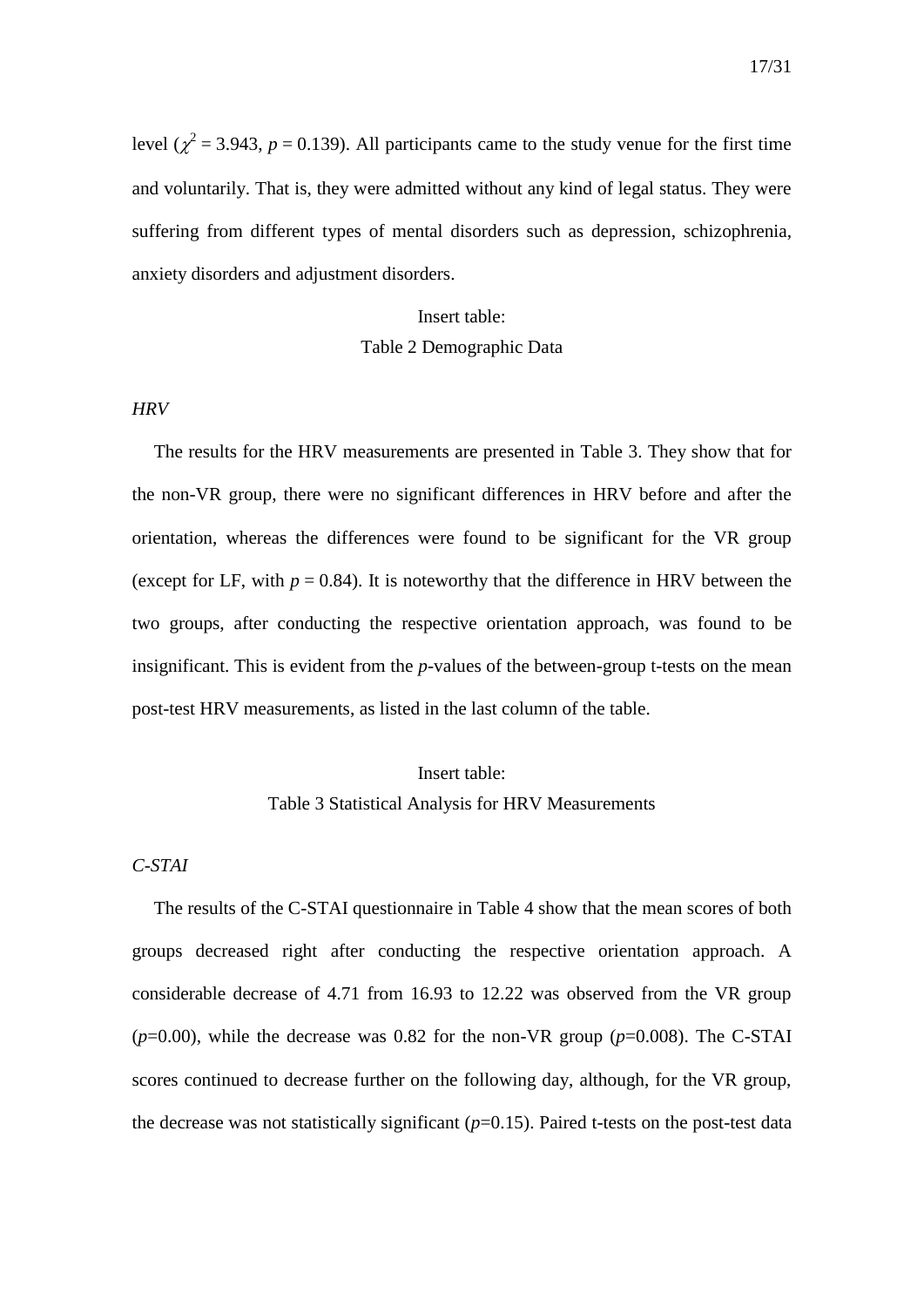and that recorded one day later indicated that there were significant differences in the C-STAI results between the two groups, with *p*=0.02 and *p*=0.01 respectively.

> Insert table: Table 4 Statistical Analysis for C-STAI Questionnaire

#### <span id="page-18-0"></span>*LUT*

The results of the LUT after orientation indicated that the VR group scored higher than the non-VR group by 1.22, a statistically significant difference  $(p=0.00)$ . On the day after orientation, the LUT scores for both the VR and non-VR group increased (*p*=0.00 for both groups), but the VR group still out-performed the non-VR group (not significant,  $p=0.82$ ). The results are shown in [Table 5.](#page-18-1)

> Insert table: Table 5 Statistical Analysis for LUT Scores

# <span id="page-18-1"></span>*IBM CSUQ*

Finally, the results of the first 7 questions in the IBM CSUQ concerning the system usefulness of the VR orientation approach are presented in [Table 6.](#page-18-2) For each question, the mean score was below 2, and 75% of the participants chose item 2 on the 7-point Likert scale. The results showed that the participants were satisfied with the VR system and considered it effective to use the developed VE for ward orientation. They agreed that the system was comfortable and easy to use.

> <span id="page-18-2"></span>Insert table: Table 6 Descriptive Analysis for IBM CSUQ of the VR Group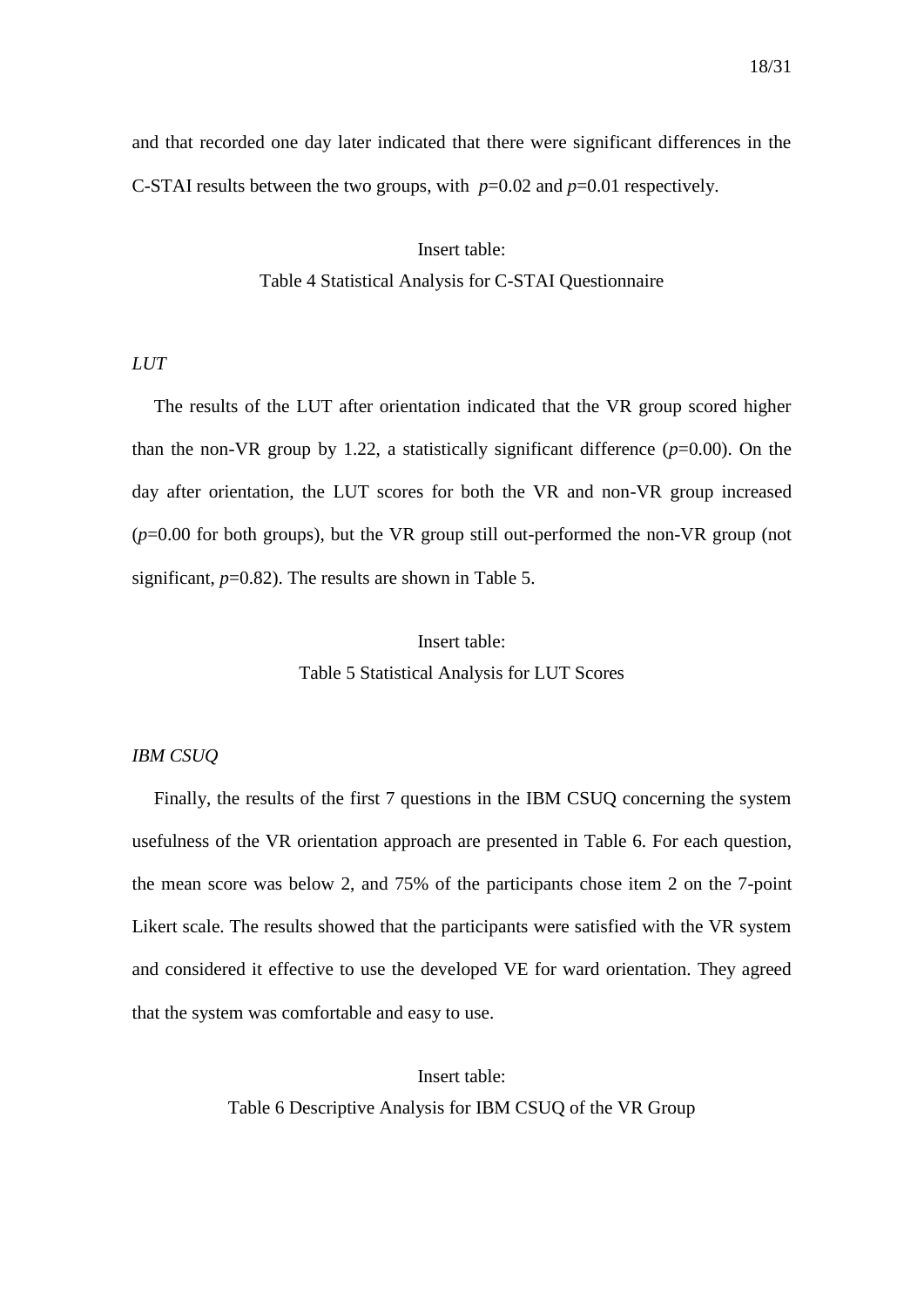#### **DISCUSSION**

#### *Result analysis*

In this study, it was hypothesized that the proposed VR orientation approach would be able to reduce the anxiety level of patients admitted to psychiatric wards for the first time. From the objective measurements of anxiety level obtained with HRV, it was found that the anxiety level of the VR group was indeed similar to that of the non-VR group, suggesting that the VR orientation approach was not able to appease the newlyadmitted patients in a way considerably better than that achieved by the text-based non-VR orientation method. On the other hand, the results of the C-STAI questionnaire indicated the reverse. The C-STAI score of the VR group decreased significantly after orientation, indicating that they were much less anxious than their counterparts in the non-VR group. This conflicting observation could be explained by the argument that, subjectively, the patients in the VR group perceived the novel VR orientation approach as a helpful tool to orientate them in the new environment even though, physiologically, their level of anxiety as measured with HRV did not reflect their appreciation of the VR approach. This argument is supported by the fact that the LUT scores of the VR group were much higher. The VR group demonstrated a better understanding of the ward routines and regulations when the information was presented in a lively and interactive manner via the 3D virtual environment developed for the study. The positive response in the IBM CSUQ also confirmed that the participants regarded the VR system as a useful tool to introduce them to the new environment.

While the LUT scores of the VR group, both right after the orientation and on the following day, surpassed those of the non-VR group, the observed out-performance was only statistically significant for the scores right after the orientation (i.e. post-test data).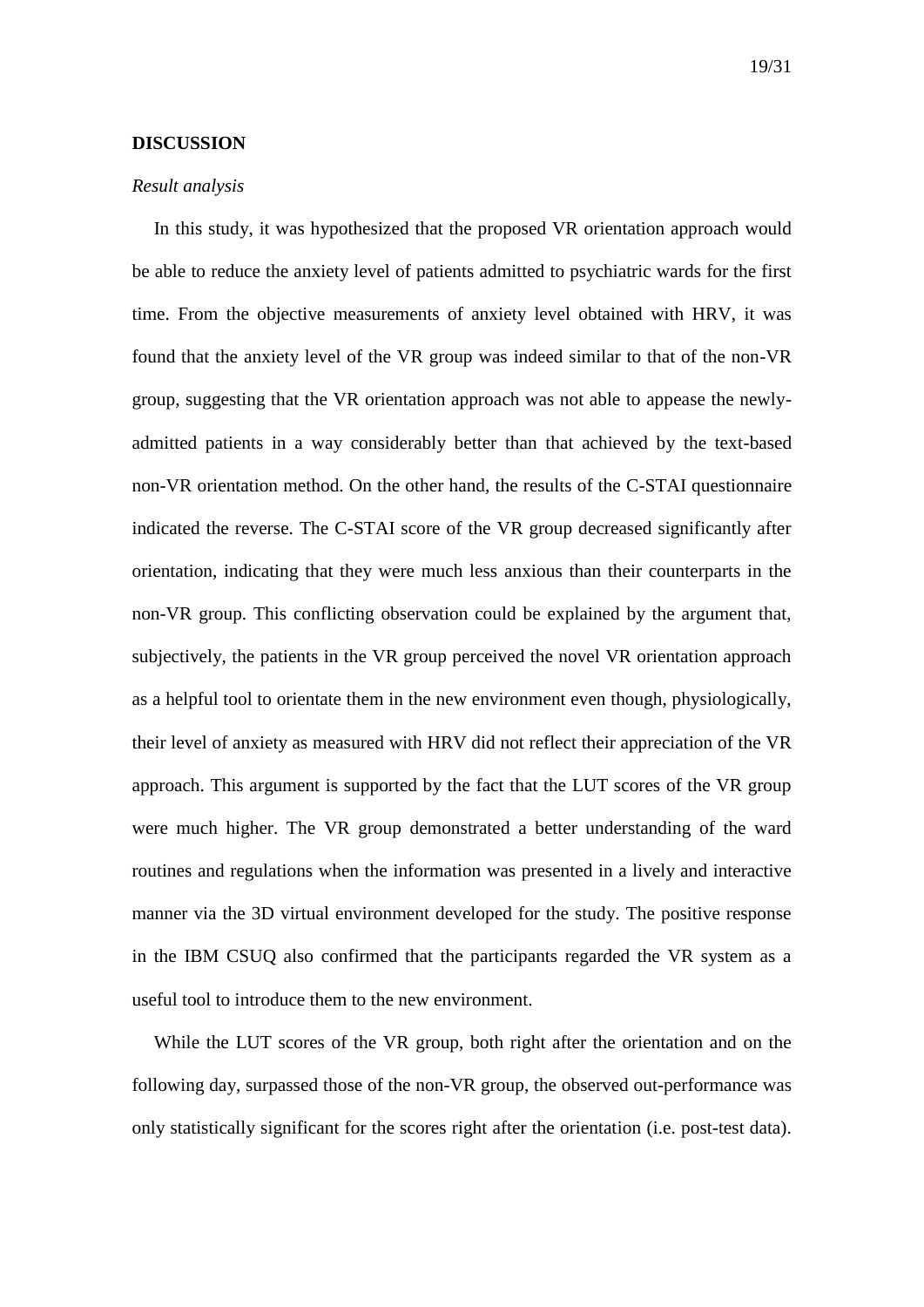On the day after the orientation, both groups had already had some opportunities to experience the new environment physically. Increases in the LUT scores of both groups were thus observed, but the experience gained from the real environment became a confounder, which makes it difficult to judge the out-performance of the VR group. The VR orientation approach is applicable to educate newly admitted patients before they can actually experience the real psychiatric ward. The outstanding performance in the LUT by the VR group right after the orientation suggests that presenting information in the interactive 3D virtual ward is an efficient way to familiarize patients with the new

environment.

Several steps had been taken to ensure the subjects selected had the intention and ability to use the virtual ward orientation system. First, the patients had to be admitted voluntarily, and agreed to stay in the ward for psychiatric treatment. Next, floridly psychotic patients were excluded from this study. Information sheet was provided to explain and give details about the study. The patients were required to sign on the consent form to indicate that they understood the study and agreed to participate. Their ability to use computer for the study was confirmed by asking them whether they found using computer uncomfortable or had computer phobia. Besides, the user interface employed in the study, i.e. a computer monitor, mouse and keyboard, was very common. Using the VR orientation system was the same as operating an ordinary computer.

It was observed that the VR-based approach was able to attract patients' interest because they were admitted to the study venue for the first time and were curious about the new environment. The novelty of applying VR for psychiatric ward orientation as compared to the boredom of reading plain text in the non-VR group was probably another factor that attracted the patients. The subjective feeling due to patients' curiosity

20/31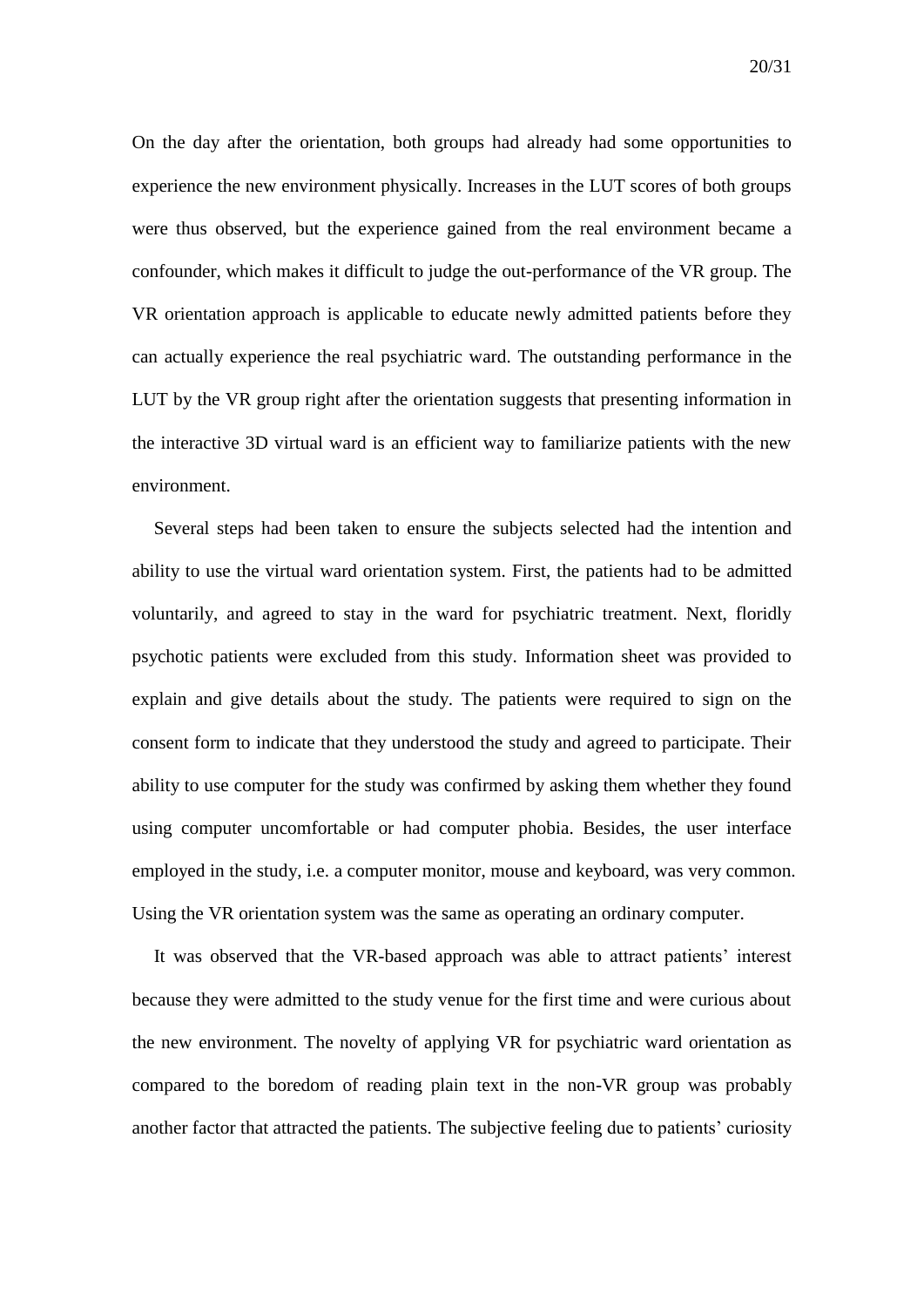and novelty of the VR-based system may also contribute to the great decrease in the C-STAI scores of the VR group. Nevertheless, two participants of the VR groups were found to partially lose attention during the moments when they were being automatically guided toward some rooms in the virtual ward. One participant developed paranoid ideation on the day after the VR orientation, but was relieved after receiving further explanation and counselling.

# *Limitations*

The research is limited in several aspects. While the study employed an RCT design, it was not double blinded. However, the experimental setting required the researcher to take part in both the VR based and the non-VR based orientation approaches. The researcher was fully aware of the grouping of the participants. Similarly, the participants were also aware of the group they were assigned. Thus, the use of double-blind method is not feasible in this study. Besides, the sample size was relatively small, involving only 54 participants. While the study was carried out within a period of 4.5 months, because of the admission policy and the unpredictability of the admission rate at the study venue, it was difficult to recruit more subjects to further demonstrate the significance of the research result. The study was also limited by the fact that the study venue was a female psychiatric ward. Variability due to gender difference was therefore not investigated. Furthermore, it did not take into account of ethnic difference as the study was conducted with patients who are ethnic Chinese and Chinese literate, and the information was provided in Chinese as well. In HRV measurement, sensor attachment to participants' wrists should be firm and stable in order to obtain high-quality signals. In realty, some participants were not able to maintain the same posture during the whole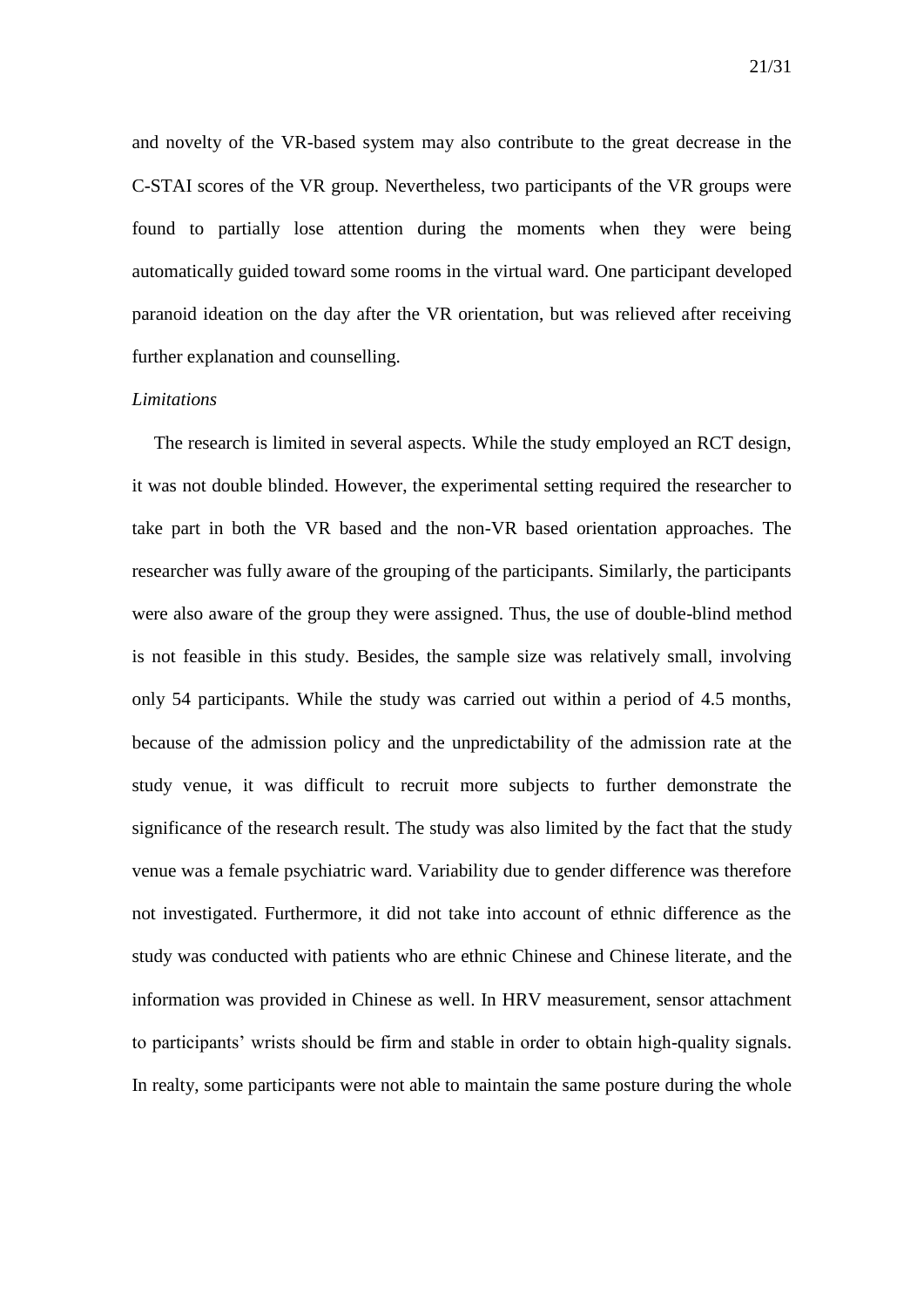period of HRV measurement. The resulted perturbation in sensor-wrist contacts could degrade signal quality and the accuracy of the results.

On the other hand, the computer software developed for the VR orientation approach was tailor-made for the study venue. It is not generic enough to be directly used in other psychiatric wards or hospitals where the settings are different, e.g. structures, furniture arrangements and decorations. The platform on which the VR orientation was developed was simply a common notebook computer with keyboard and mouse as the user interface. A more immersive virtual environment could be built with 3D user interfaces, such as stereoscopic visual display and haptic gloves, but the enhanced immersion is considered inappropriate for acute psychiatric patients, who may have difficulty in discerning the virtual environment from the real ward, so that delusions could develop to aggravate their psychotic status. In addition, discomfort created by devices attached to the body may become agitation.

#### *Future directions*

While the proposed approach was tested in a psychiatric ward, it would also be beneficial to deploy the service at psychiatric out-patient clinics or even the accident and emergency department, which are major sources of admission. If orientation is performed at this early stage to provide correct information about psychiatric wards, patients will be better prepared before admission, which could potentially reduce DAMA cases or premature discharge.

The user interface of the current system is conventional and matches the level of computer literacy of the participants. For this study, specific text information was only displayed on the screen selectively, depending on the location in the virtual ward. These

22/31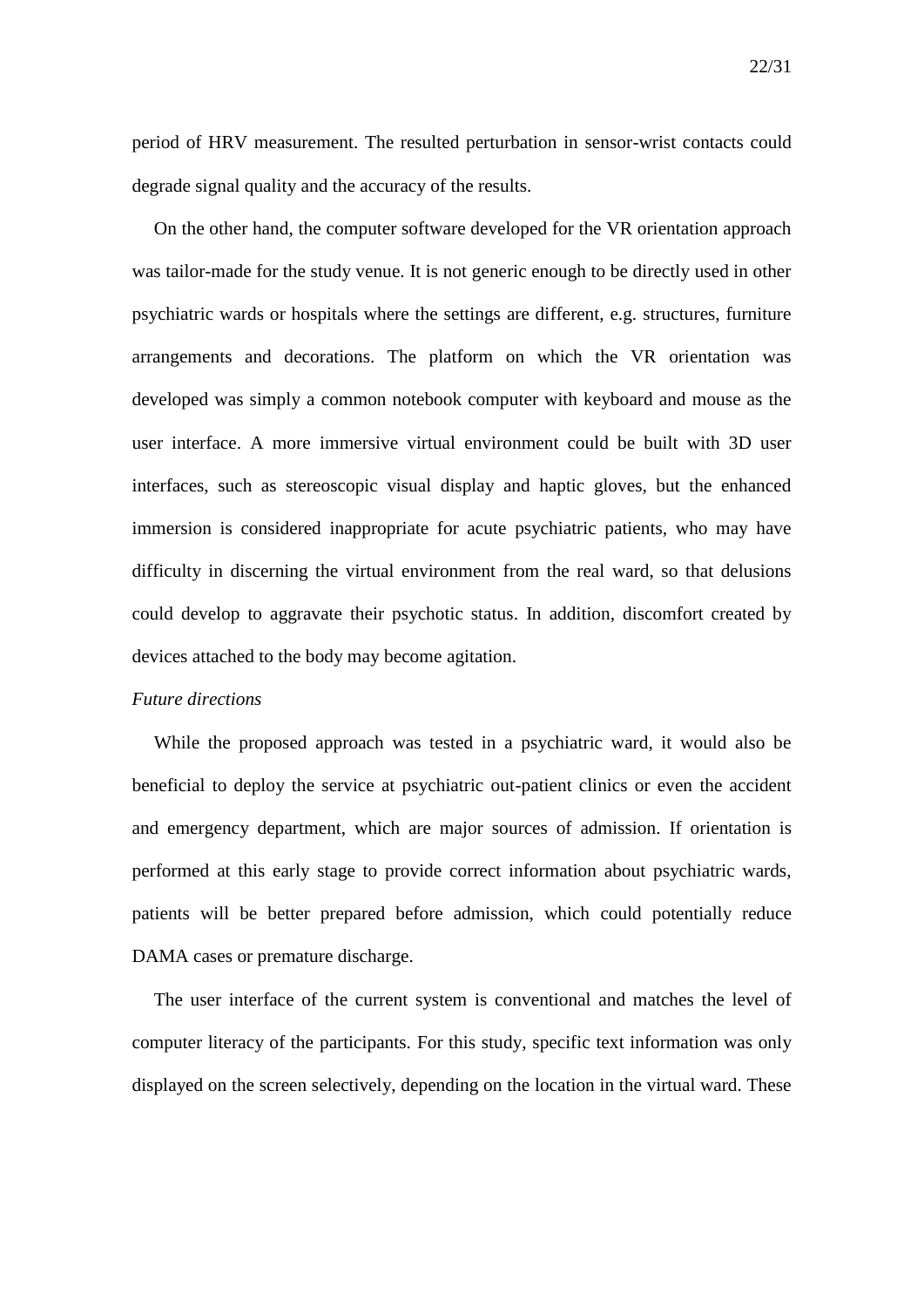location-specific messages could be synchronized with audio clips narrating the routines and regulations to facilitate information delivery.

The novel VR-based approach attempts to provide an effective and time-saving way to orientate first-time psychiatric patients with appealing interactive 3D content and consistent information, so as to reduce their mental stress related to the new environment. In the present study, the first-time patients of the non-VR group browsed text-based electronic information sheets to gain understanding about the new environment. To make a more significant comparison between the VR and non-VR group, it is suggested to expose non-VR group's subjects to actual real-life stimuli that was presented in the VR based approach. This can be done in several ways. Ideally, a nurse can orientate the subjects of the non-VR group by escorting them to tour around the newly admitted ward, providing them with the same information presented to the VR group. Other possibilities are to present the non-VR group's subjects with pamphlets containing both text-based explanations and ward photos, or to use a ward orientation video to provide the real-life stimuli presented in the VR based approach. If the outcome is positive, it will provide strong evidence to justify the development of VR ward orientation software for first-time patients. The present study could also be further elaborated to study whether there are any gender differences in the results, and also the effect of the VR orientation approach on psychiatric patients with different types of mental disorders. A qualitative research design could be adopted, through structured interviews for example, to understand more specifically their feelings toward the VR orientation approach and their feedback.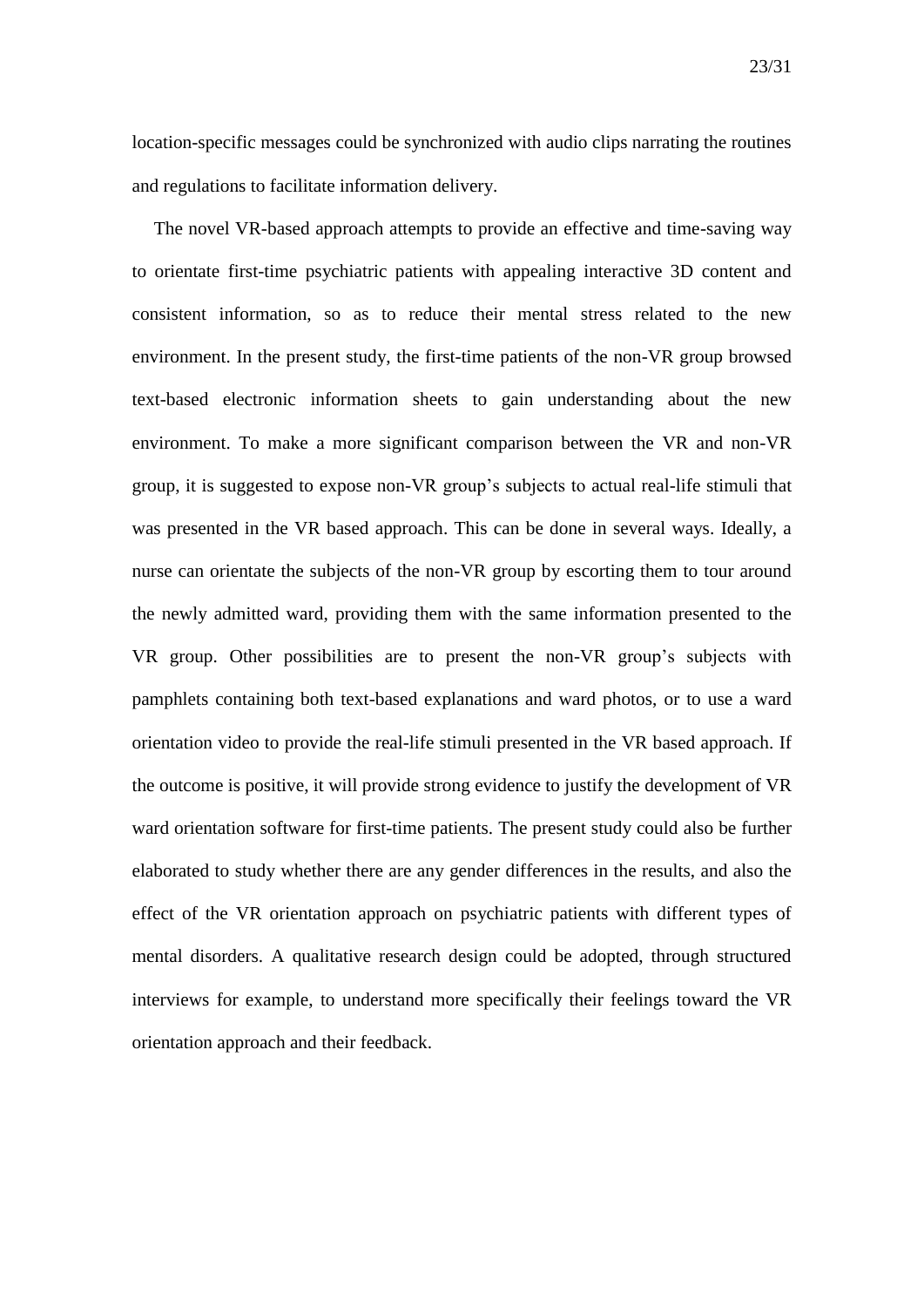# **ACKNOWLEDGMENTS**

The work was supported in part by the Research Grants Council of the HKSAR (Project No. PolyU5145/05E and PolyU5147/06E). The authors would like to thank the anonymous reviewers for the helpful discussions.

# **AUTHOR DISCLOSURE STATEMENT**

No competing financial interests exist.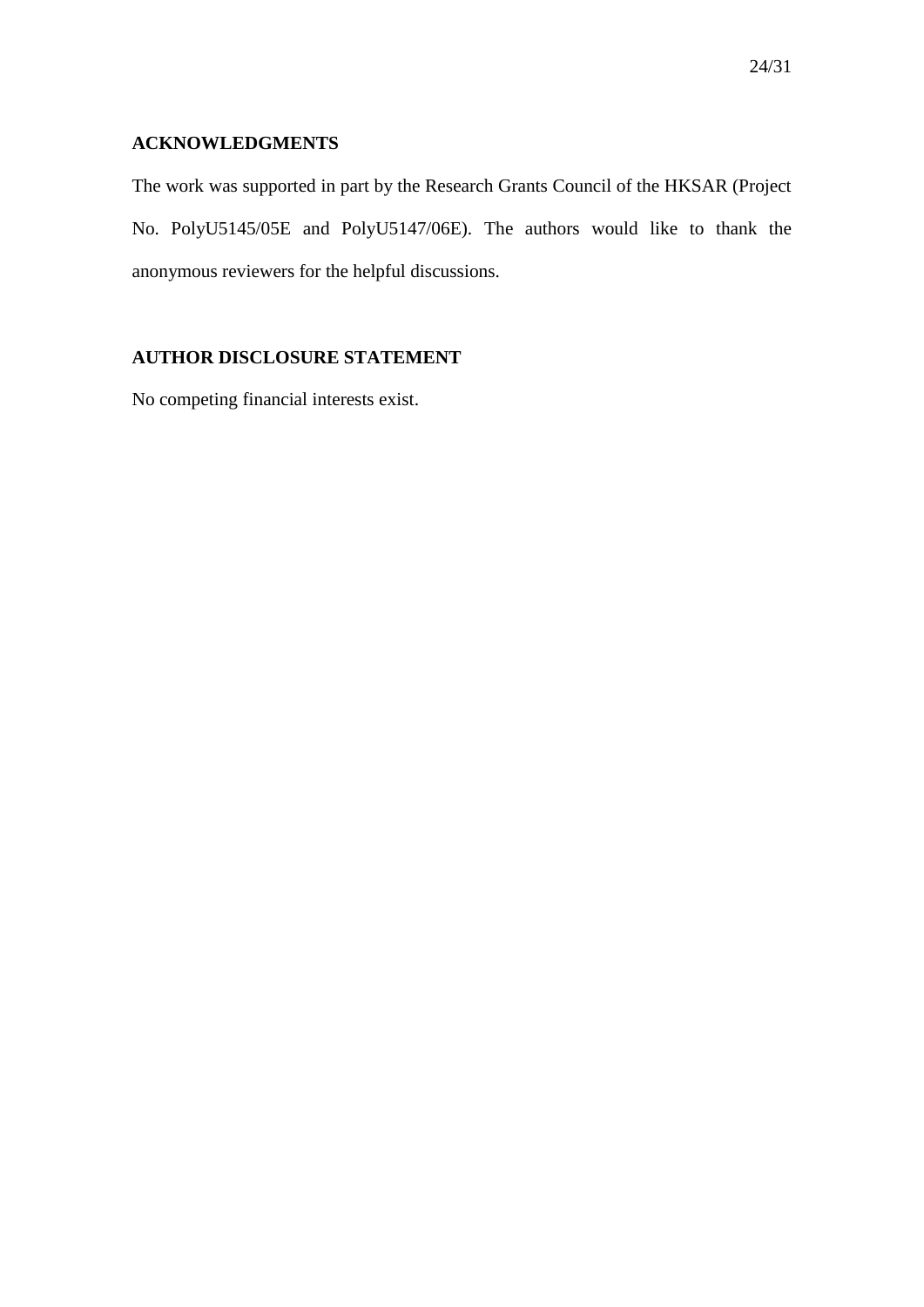# **APPENDIX**

| Statement         |            | Answer |                               |  |  |
|-------------------|------------|--------|-------------------------------|--|--|
|                   | Not at all |        | Somewhat Moderately Very much |  |  |
| 1. I feel calm    |            |        |                               |  |  |
| 2. I am tense     |            |        |                               |  |  |
| 3. I feel upset   |            |        |                               |  |  |
| 4. I am relaxed   |            |        |                               |  |  |
| 5. I feel content |            |        |                               |  |  |
| 6. I am worried   |            |        |                               |  |  |

*Appendix 1 Scales of the Six-item Short-form of the State Scale of the STAI.*

| <b>Statement</b>  | Score      |  |                               |  |  |
|-------------------|------------|--|-------------------------------|--|--|
|                   | Not at all |  | Somewhat Moderately Very much |  |  |
| 1. I feel calm    |            |  |                               |  |  |
| 2. I am tense     |            |  |                               |  |  |
| 3. I feel upset   |            |  |                               |  |  |
| 4. I am relaxed   |            |  |                               |  |  |
| 5. I feel content |            |  |                               |  |  |
| 6. I am worried   |            |  |                               |  |  |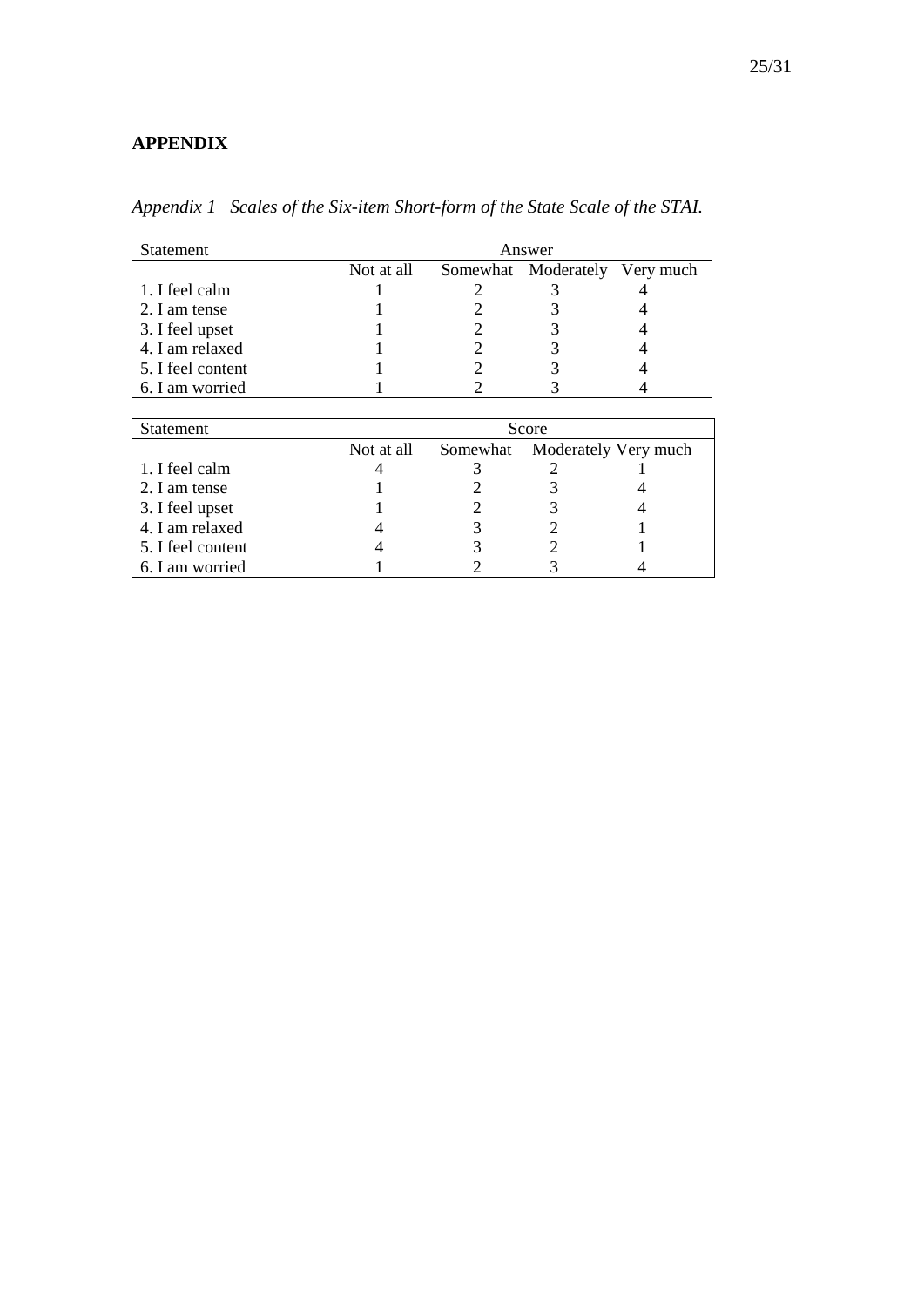*Appendix 2 The level of Understanding Test (LUT).*

### Fill in the blank

- 1. The visiting hours of the ward are daily from \_\_\_\_\_\_\_ p.m. to \_\_\_\_\_\_\_ p.m.
- 2. The lunch time of the patients starts from \_\_\_\_\_\_\_ p.m.
- 3. The age of visitors visiting the ward should not less than \_\_\_\_\_\_\_\_ years.

#### True or false

- 4. Smoking is prohibited in the ward.
- 5. Patients can keep scissors in the ward.
- 6. Patients should neither leave the ward nor walk around in the hospital at will.
- 7. Taking photos and video recording are not allowed in the ward.
- 8. Patients are free to use mobile phones.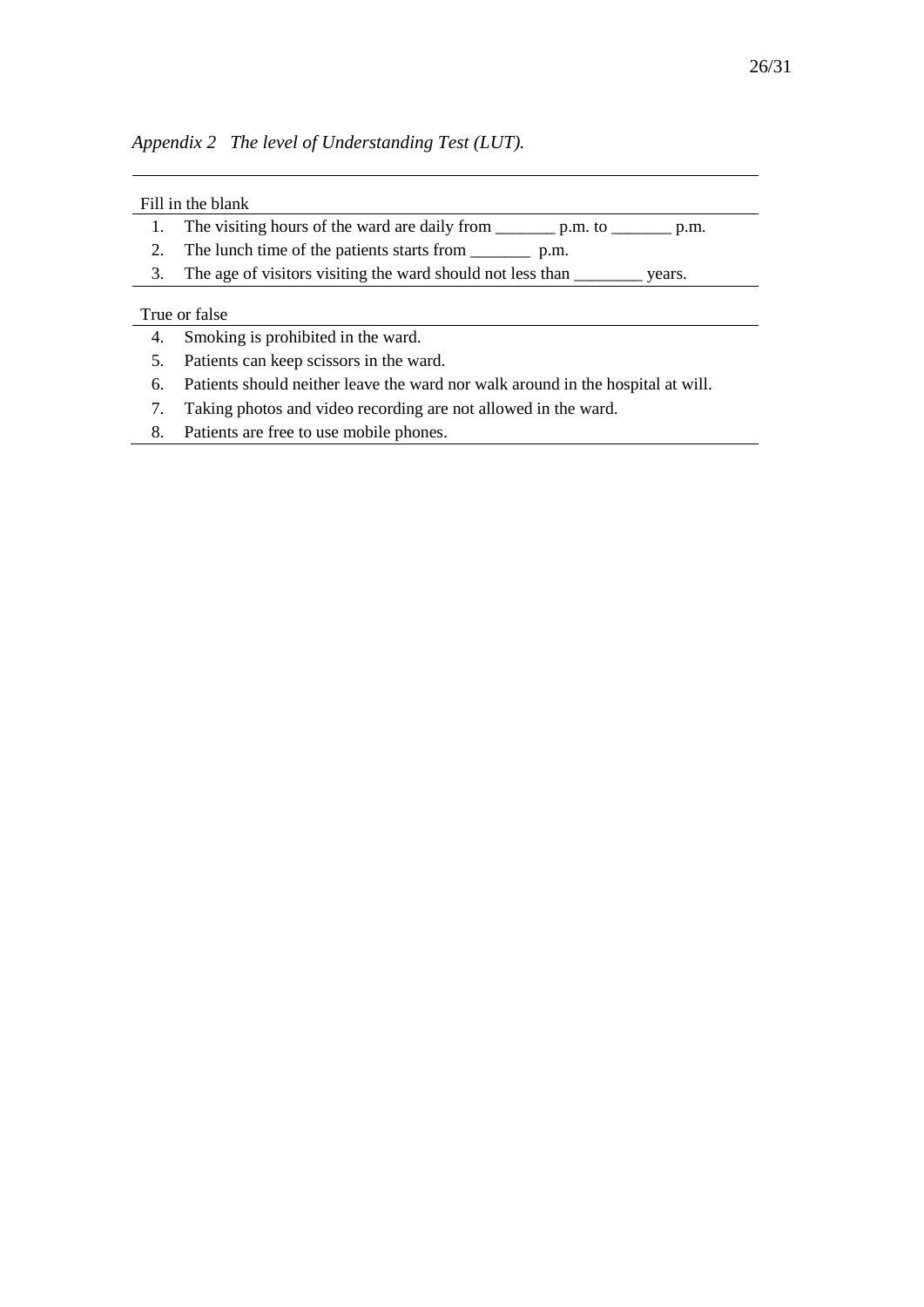# **REFERENCES**

- 1. Haigh R. Acute wards: problems and solutions: Modern milieux: therapeutic community solutions to acute ward problems. Psychiatric Bulletin 2002;26(10):380-382.
- 2. Sun F-K, Long A, Boore J, Tsao L-I. Patients and nurses' perceptions of ward environmental factors and support systems in the care of suicidal patients. Journal of Clinical Nursing 2006;15(1):83-92.
- 3. Wood D, Pistrang N. A safe place? Service users' experiences of an acute mental health ward. Journal of Community & Applied Social Psychology 2004;14(1):16- 28.
- 4. Bandura A. (1997). Self-efficacy: the exercise of control. New York: W.H. Freeman.
- 5. Evans GW. The Built Environment and Mental Health. Journal of Urban Health: Bulletin of the New York Academy of Medicine 2003;80(4):536-555.
- 6. Shapiro DH, Astin J. (1998). Control therapy: an integrated approach to psychotherapy, health, and healing. New York, N.Y.: J. Wiley.
- 7. Spielberger CD. (1972). Anxiety: Current trends in theory and research on anxiety. New York: Academic Press.
- 8. Endler NS, Kocovski NL. State and trait anxiety revisited. Journal of Anxiety Disorders 2001;15(3):231-245.
- 9. Zeidner M. (1998). Test anxiety : the state of the art. New York ; London: Plenum Press.
- 10. Endler NS. Stress, anxiety and coping: the multidimensional interaction model. Canadian Psychology 1997;38:136-153.
- 11. Taylor JA. A personality scale of manifest anxiety. Journal of Abnormal and Social Psychology 1953;48:285-290.
- 12. Spielberger CD. (1985). Anxiety, cognition and effect: a state-trait perspective. Hillsdale, NJ: Lawrence Erlbaum Associates.
- 13. Pull CB. Current status of virtual reality exposure therapy in anxiety disorders. Curr Opin Psychiatry 2005;18:7-14.
- 14. Gregg L, Tarrier N. Virtual reality in mental health : a review of the literature. Social psychiatry and psychiatric epidemiology 2007;42(5):343-54.
- 15. Wiederhold BK, Wiederhold MD. Three-Year Follow-Up for Virtual Reality Exposure for Fear of Flying. CyberPsychology & Behavior 2004;6(4):441-445.
- 16. Mühlberger A, Wiedemann G, Pauli P. Efficacy of a one-session virtual reality exposure treatment for fear of flying. Psychotherapy Research 2003;13:323-336.
- 17. Walshe DG, Lewis EJ, Kim SI, O'Sullivan K, Wiederhold BK. Exploring the Use of Computer Games and Virtual Reality in Exposure Therapy for Fear of Driving Following a Motor Vehicle Accident. CyberPsychology & Behavior 2003;6(3):329-334.
- 18. Pertaub D-P, Slater M, Barker C. An Experiment on Public Speaking Anxiety in Response to Three Different Types of Virtual Audience. Presence: Teleoperators & Virtual Environments 2002;11(1):68-78.
- 19. Rothbaum BO, Hodges L, Alarcon R, Ready D, Shahar F, Graap K, Pair J, Hebert P, Gotz D, Wills B, Baltzell D. Virtual Reality Exposure Therapy for PTSD Vietnam Veterans: A Case Study. Journal of Traumatic Stress 1999;12(2):263- 271.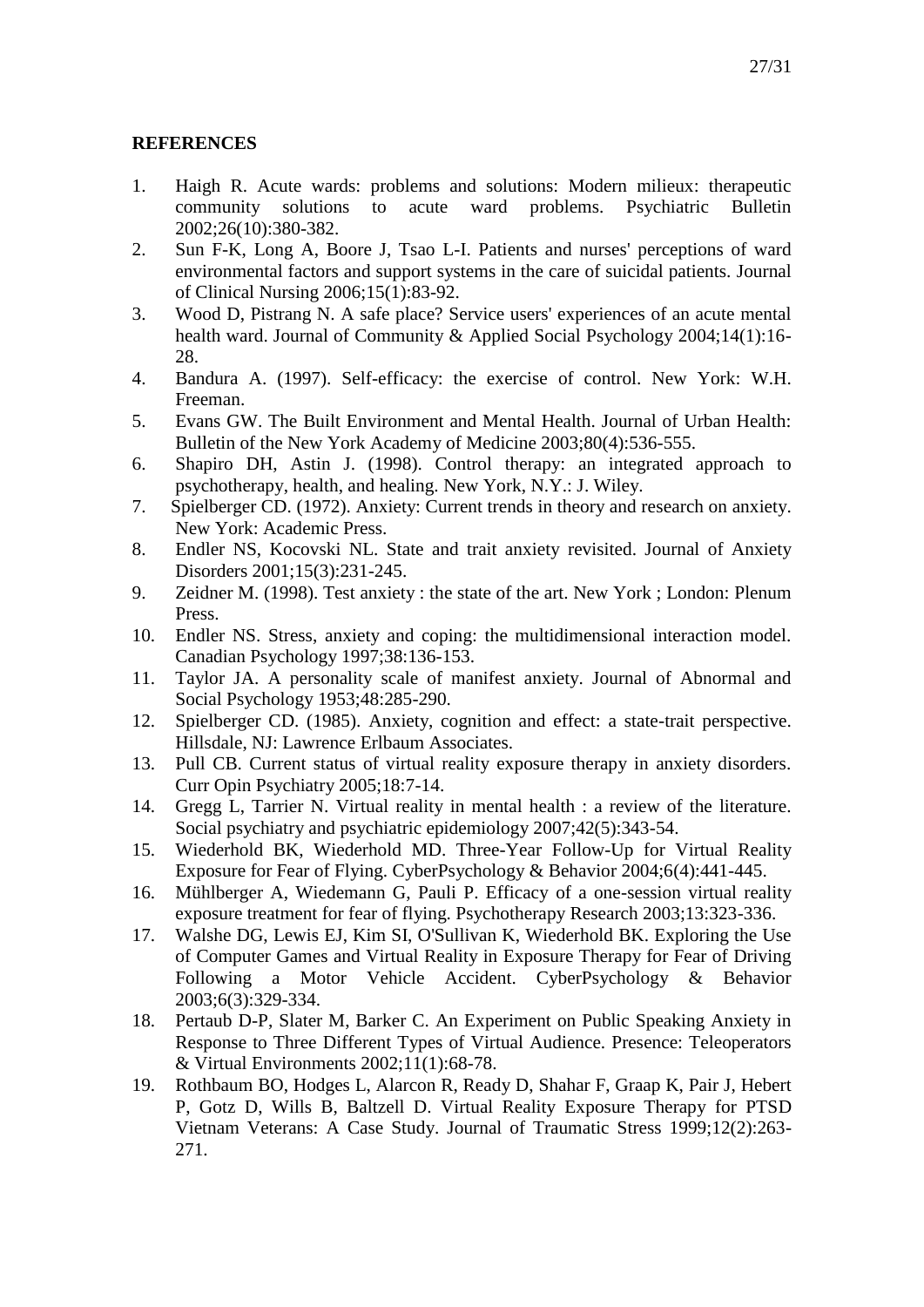- 20. Rizzo A PJ, McNerney PJ, Eastlund E, Manson B, Gratch J,, Hill R SB. Development of a VR therapy application for Iraq war military personnel. . Stud Health Technol Inform 2005;111:407-413.
- 21. Difede J, Hoffman H. Virtual reality exposure therapy for World Trade Center Post-traumatic Stress Disorder: a case report. . Cyberpsychol Behav 2002(5):529- 535.
- 22. McQuellon RP, Wells M, Hoffman S, Craven B, Russell G, Cruz J, Hurt G, DeChatelet P, Andrykowski MA, Savage P. Reducing distress in cancer patients with an orientation program. Psycho-Oncology 1998;7(3):207-217.
- 23. Katz MR, Irish JC, Devins GM. Development and pilot testing of a psychoeducational intervention for oral cancer patients. Psycho-Oncology 2004;13(9):642-653.
- 24. Luck A, Pearson S, Maddem G, Hewett P. Effects of video information on precolonoscopy anxiety and knowledge: a randomised trial. The Lancet 1999;354(9195):2032-2035.
- 25. Bossard C, Kermarrec G, Buche C, Tisseau J. Transfer of learning in virtual environments: a new challenge? Virtual Reality 2008;12(3):151-161.
- 26. Bliss JP, Tidwell PD, Guest MA. The effectiveness of virtual relity for administering spatial navigation training to firefighters. Presence: Teleoperators and Virtual Environments 1997;6:73-86.
- 27. Volbracht S, Domik G, Backe-Neuwald D, Rinkens H-D. The 'City Game' An Example of a Virtual Environment for Teaching Spatial Orientation. Journal of Universal Computer Science 1998;4(4):461-465.
- 28. Cromby J, Standen P, Newman J, Tasker H. Successful transfer to the real world of skills practised in a virtual environment by students with severe learning difficulties. 1996; Maindenhead, Berkshire, UK. p 93-101.
- 29. Young M. An ecological psychology of instructional design: Learning and thinking by perceiving-acting systems. In: Jonassen DH, editor. Handbook of Research for Educational Communications and Technology. 2nd ed. Mahwah, NJ: Erlbaum; 2004. pp 169-178.
- 30. Malik M, Camm AJ, editors. Heart rate variability. Armonk, NY: Futura Pub. Co.; 1995.
- 31. Appelhans BM, Luecken LJ. Heart Rate Variability as an Index of Regulated Emotional Responding. Review of General Psychology 2006;10(3):229-240.
- 32. Spielberger CD, Gorsuch RL. (1983). State-trait anxiety inventory for adults: Sampler set, manual, test, scoring key. Palo Alto, Calif.: Mind Garden.
- 33. Tsoi MM, Ho E, Mak KC, editors. Becoming Pregnant Again After Stillbirth or the Birth of a Handicapped Child. Amsterdam: Elsevier Science Publishers; 1986.
- 34. Shek DTL. Reliability and factorial structure of the Chinese version of the State-Trait Anxiety Inventory. Journal of Psychopathology and Behavioral Assessment 1988;10(4):303-317.
- 35. Shek DTL. The Factorial Structure of the Chinese Version of the State-Trait Anxiety Inventory: A Confirmatory Factor Analysis. Educational and Psychological Measurement 1991;51(4):985-997.
- 36. Shek DTL. The Chinese version of the State-Trait Anxiety Inventory: Its relationship to different measures of psychological well-being. Journal of Clinical Psychology 1993;49(3):349-358.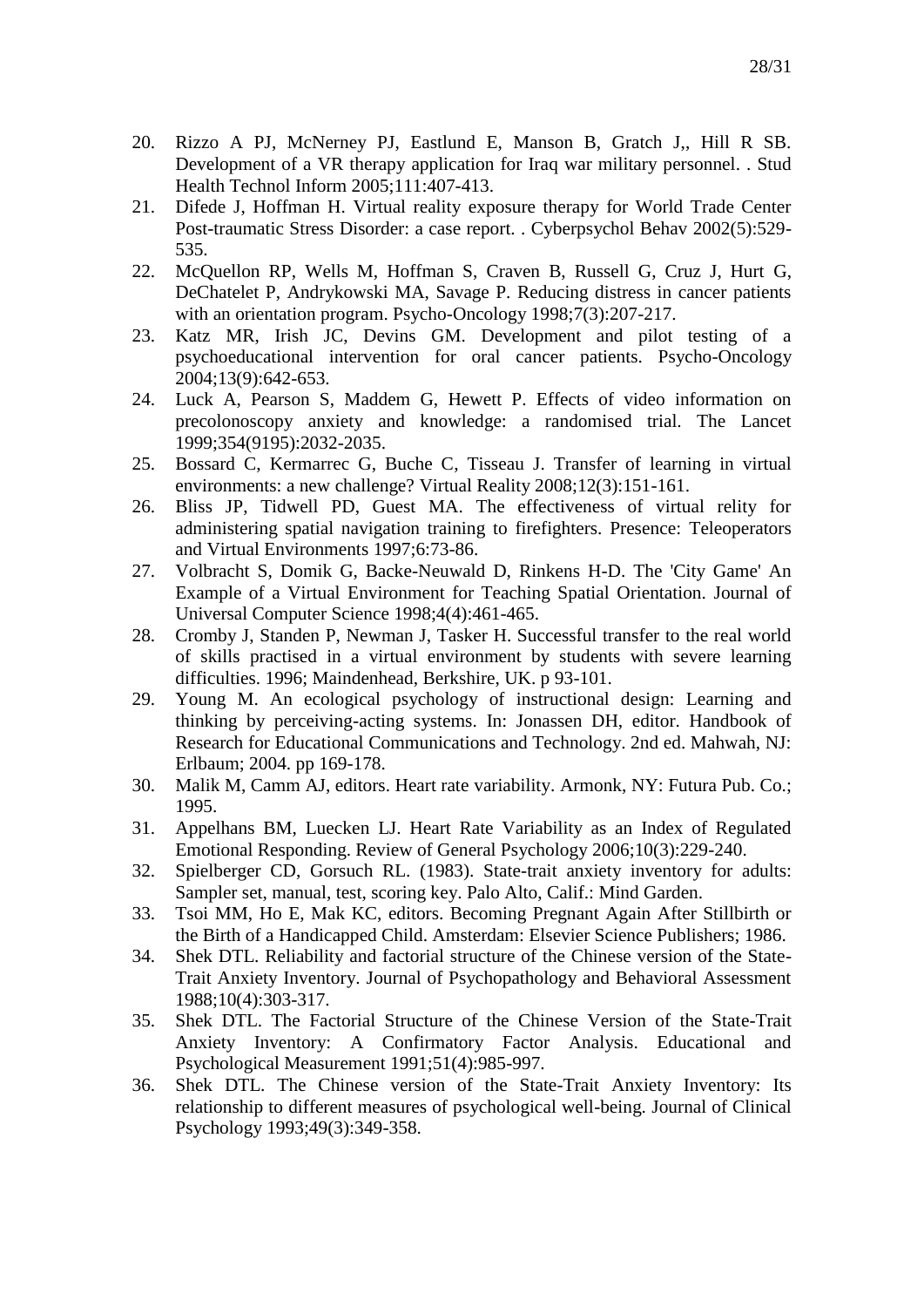- 37. Soetanto AL, Chung JW, Wong TK. Gender Differences in Pain Perception: A Signal Detection Theory Approach. Acta Anaesthesiologica Taiwanica 2004;42(1):15-22.
- 38. Marteau TM, Bekker H. The development of a six-item short-form of the state scale of the Spielberger State-Trait Anxiety Inventory (STAI). British Journal of Clinical Psychology 1992;32(3):301-306.
- 39. Lewis JR. IBM computer usability satisfaction questionnaires: psychometric evaluation and instructions for use. International Journal of Human Computer Interaction 1995;7(1):57-78.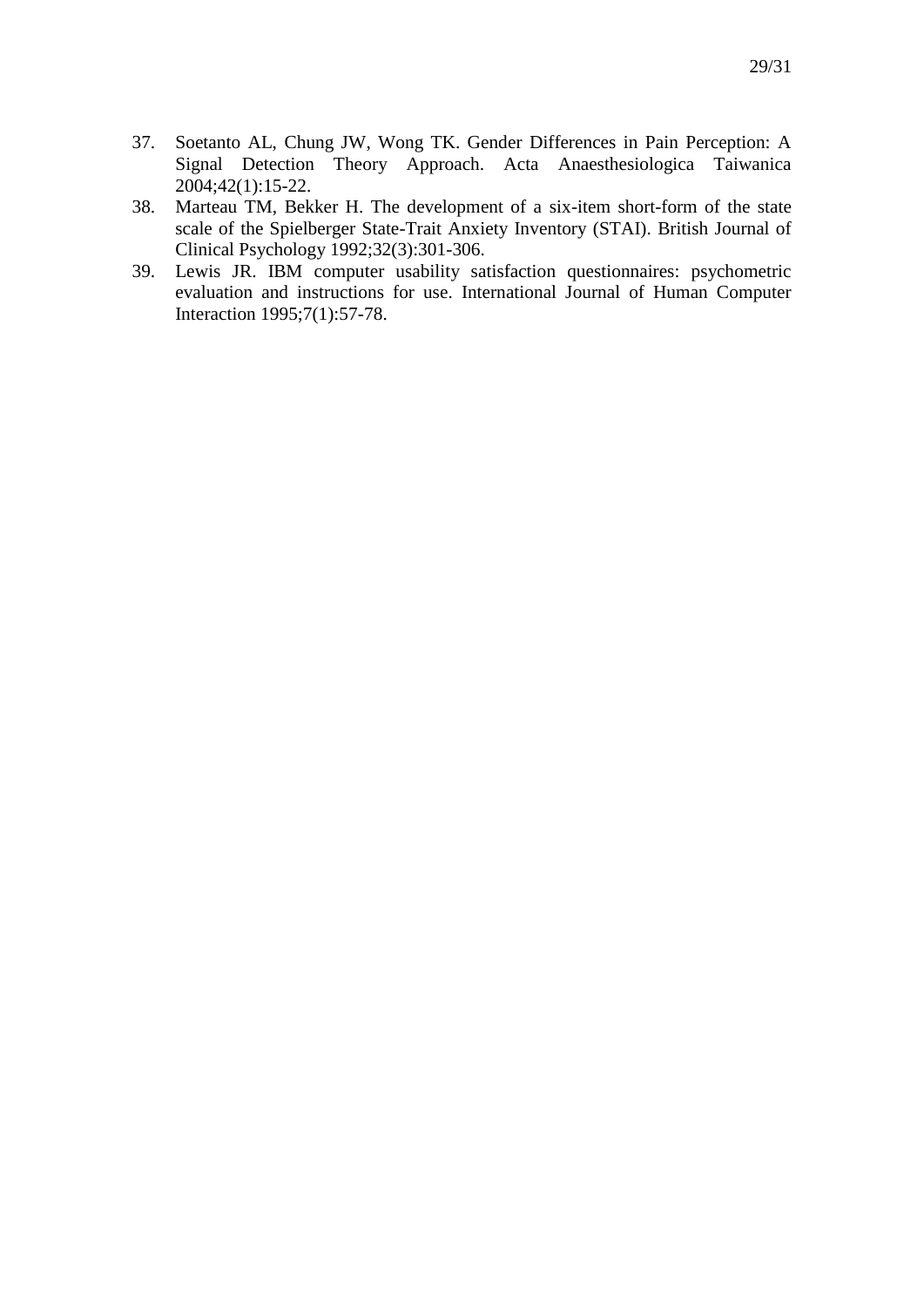# **LIST OF FIGURES**

Fig. 1 Research design

Fig. 2. (a) Snapshots of the real (left) and virtual ward (right): interactive scenarios about switching off the wall radio (top), turning off the water tap (middle) and flushing the toilet (bottom). (b) Pop-up message boxes displayed in the virtual environment to explain location-specific rules and regulations.